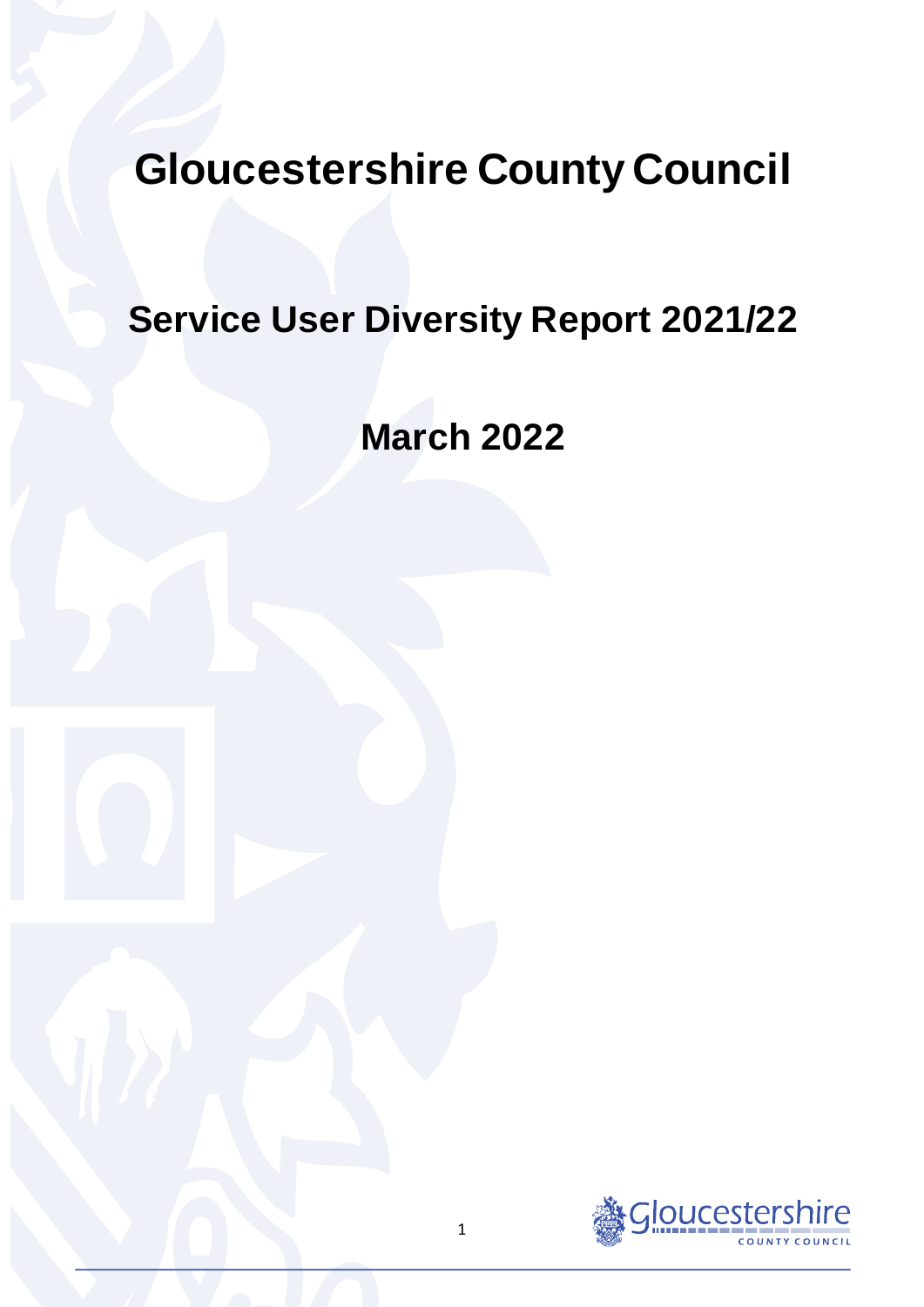# **Contents**

|                             | Introduction                            | 3  |
|-----------------------------|-----------------------------------------|----|
|                             | What is a Service User Diversity Report | 5  |
|                             | <b>Key Findings</b>                     | 8  |
|                             | Diversity Data by Service               | 10 |
|                             | Adult Social Care - Support and Care    | 10 |
|                             | <b>Blue Badge Scheme</b>                | 11 |
|                             | <b>Telecare Service</b>                 | 12 |
| <b>Adult Social Care</b>    | <b>Adult Mental Health Professional</b> | 12 |
|                             | Assessments                             |    |
|                             | Carers                                  | 14 |
|                             | <b>Welfare Support Scheme</b>           | 15 |
|                             | <b>Stop Smoking Service</b>             | 17 |
|                             | <b>Weight Management Services</b>       | 18 |
|                             | <b>Drugs and Alcohol Treatment</b>      | 19 |
| Prevention,                 | <b>Supporting People Programme</b>      | 21 |
| Wellbeing and               | <b>Sexual Health Service</b>            | 22 |
| Communities                 | Community HIV Testing, Support and      |    |
|                             | Prevention                              | 23 |
|                             | <b>Public Health Nursing</b>            | 23 |
|                             | <b>Early Help Service</b>               | 25 |
|                             | <b>Children's Social Care</b>           | 28 |
|                             | <b>Early Years Education</b>            | 29 |
|                             | Schools                                 | 30 |
| <b>Children's Services</b>  | <b>Education Health and Care Plans</b>  | 31 |
|                             | <b>Permanent Exclusions from School</b> | 32 |
|                             | <b>Suspensions from School</b>          | 34 |
|                             | <b>Youth Support</b>                    | 34 |
| Economy,                    |                                         |    |
| Environment and             | <b>Library Services</b>                 | 36 |
| Infrastructure              |                                         |    |
| Community Safety-           |                                         |    |
| <b>Gloucestershire Fire</b> | Safe and Well Visits                    | 38 |
| and Rescue Service          |                                         |    |
|                             | Complaints/Compliments - Children's     | 39 |
|                             | <b>Social Care</b>                      |    |
| Corporate                   | Complaints and Compliments - Adult      |    |
| <b>Resources</b>            | <b>Social Care</b>                      | 39 |
|                             | <b>Gloucestershire Archives</b>         | 40 |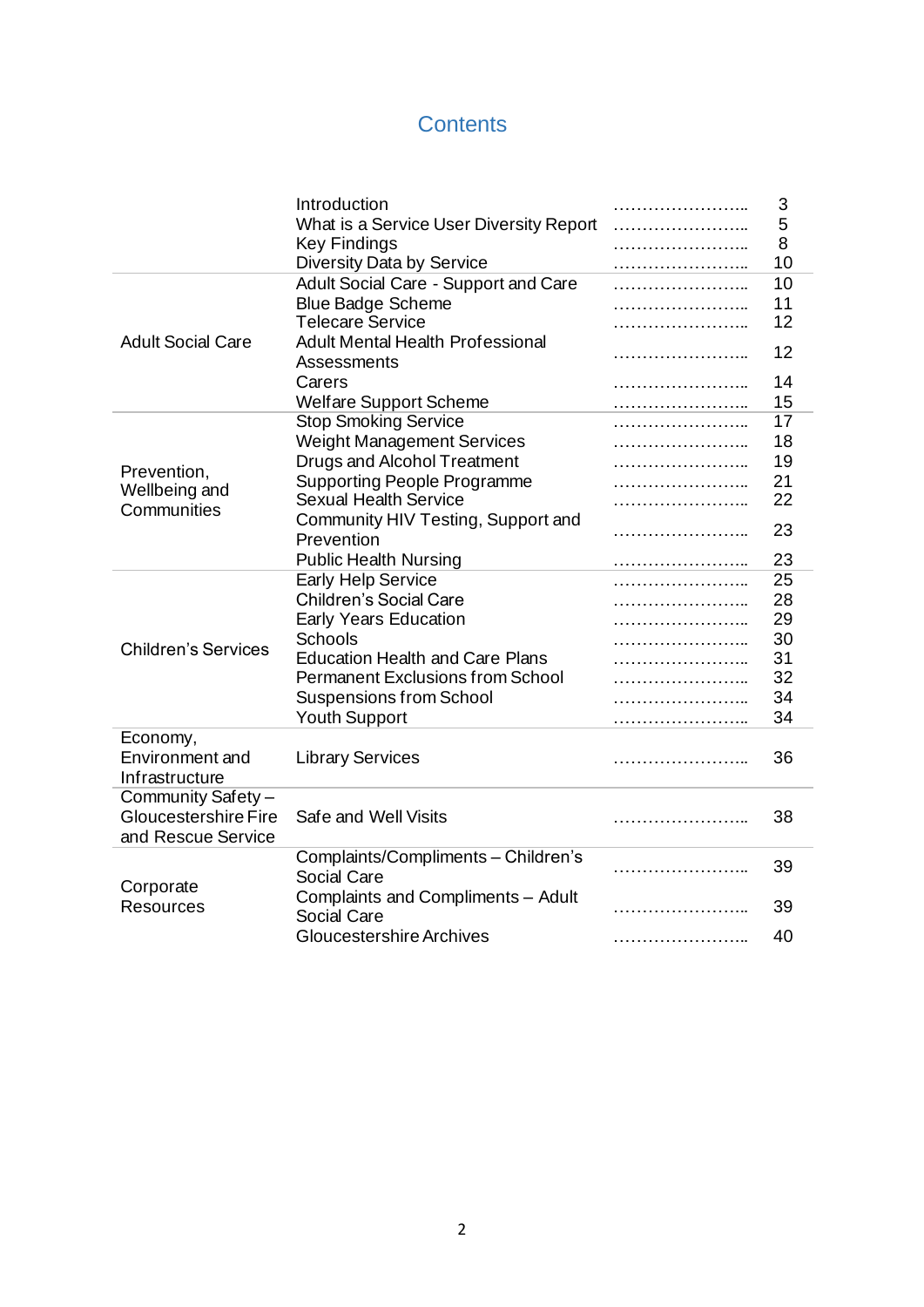### Introduction

Our service user diversity report provides an overview of the diversity profile of individuals using our services. This diversity profile is reported by the protected characteristics of our service users and includes: age, sex, disability, race, religion or belief, sexual orientation, gender reassignment, pregnancy and maternity, civil partnership and marriage.

We use service user diversity data, as well as national data, to inform our work. This information helps us to understand who is using our services, whether there may be barriers to accessing our services for some people and whether services need to be better targeted to certain groups of people.

A new Council Strategy was agreed by Cabinet in December 2021. One of the Council's ambitions for Gloucestershire, as set out in the strategy, is to be an inclusive county. Our equality objective for the next four years (2022 – 2026) remains:

*An Inclusive County – the economic and social benefits of growth to be felt by all communities, including rural, urban and our areas of highest deprivation. Opportunities to be available for all and good relations between those who have protected characteristics and those who do not.* 

This objective will include the aim to 'level up' opportunities and quality of life across the County, reducing inequalities and deprivation for people living in Gloucestershire.

#### *Inequalities and deprivation*

*Inequalities are unfair and avoidable differences in health across the population, and between different groups within society. They are usually as a result of the social, economic and environmental conditions in which we are born, grow, live, work and age. While living standards in Gloucestershire are high overall, there are areas of the county where residents' outcomes fall well below national averages and where, as a result, local people are more likely to depend on the services we provide. The word 'deprivation' is sometimes used to describe these areas, but it really describes neighbourhoods in which residents face greater social, economic and environmental challenges (e.g. lower incomes, poorer housing or lower educational attainment).* 

*In Gloucestershire 19,415 people (3.1% of the county's population) currently live in areas amongst the most deprived 10% in England. Males living in these most deprived areas live 8.7 years less than those in the least deprived 10%, and females live 6.5 years less. (This is based on data for the period 2017-2019.)* 

*Health inequalities have existed in our society for many years but were brought into focus during the Covid-19 pandemic. We quickly saw evidence of a disproportionate impact on those who already face disadvantage and discrimination. For example, those living in areas of high deprivation, people from ethnic minority communities, older people and people with disabilities. The measures put in place to limit the spread of the virus have also impacted disproportionately on those already facing disadvantage, including through loss of employment and income, and school closures.*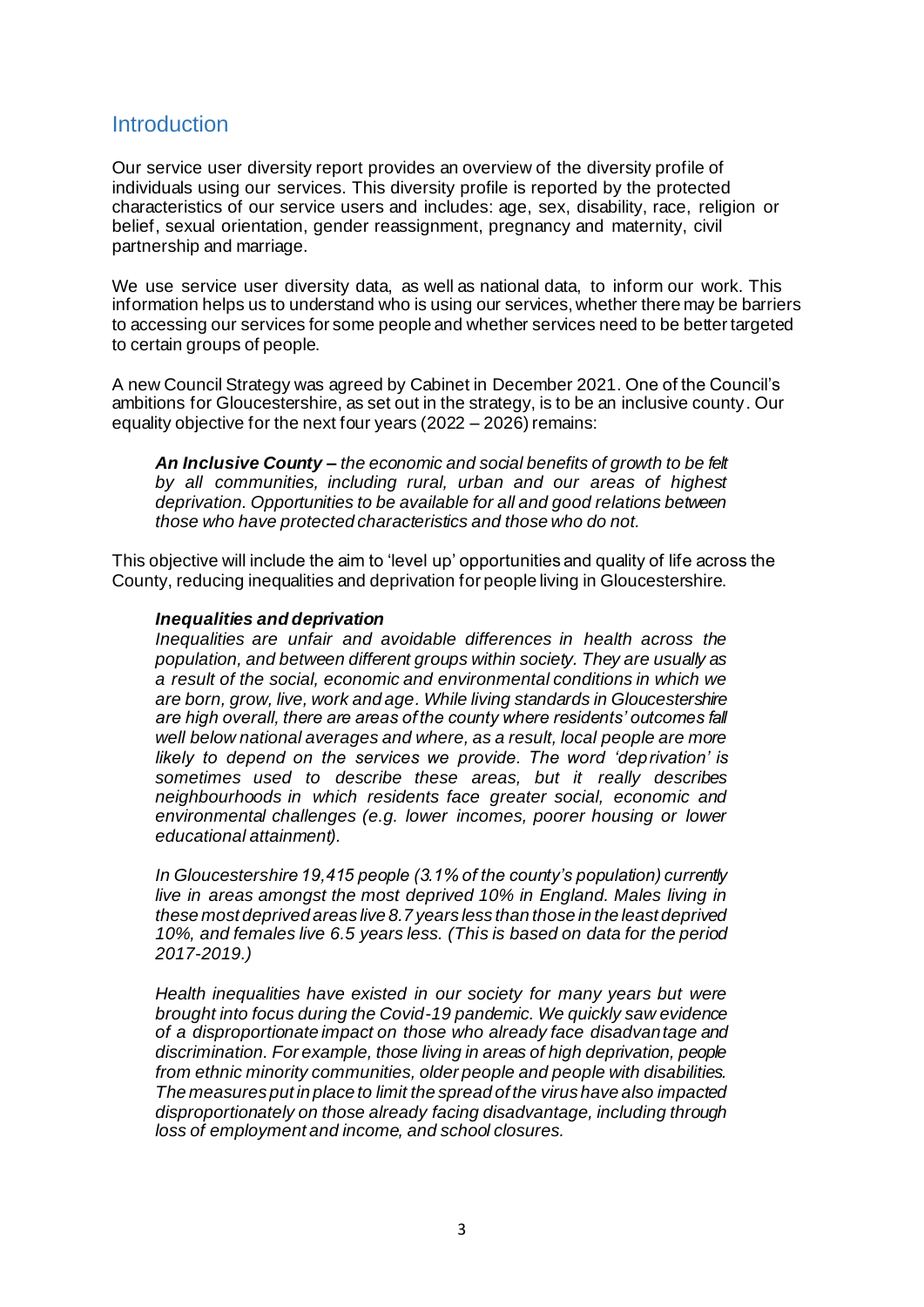*However, there are a great many 'assets' within our communities, including knowledge and skills, relationships, resourcefulness and compassion. These were rapidly and efficiently used during the pandemic with the contributions of volunteers, community groups and individuals helping to protect and promote the health and wellbeing of all of us.* 

*As we emerge from the pandemic the council is committed to ensuring no community is left behind and we support them to 'level up'. Our approach will be to make sure we build on the local assets, relationships and good examples of working with communities that already exist. We are also working closely with other local groups and organisations, to develop a community-centred approach to creating a place where everyone can thrive.*

This broadly encompasses the principles of the Public Sector Equality Duty on public bodies to:

- Eliminate unlawful discrimination, harassment, victimisation and other conduct prohibited by the Act.
- Advance equality of opportunity between people who share a protected characteristic and those who do not.
- Foster good relations between people who share a protected characteristic and those who do not.

All population figures are taken from the following sources:

- Age and Sex: [Mid-year population estimates](https://www.gloucestershire.gov.uk/inform/population/population-figures/county-and-district-data/)
- Race: Census 2011 [Ethnic group by sex by age](https://www.nomisweb.co.uk/census/2011/dc2101ew)
- Long term health problems or disability: Census 2011 – [Long term health problems or disability by sex, age](https://www.nomisweb.co.uk/census/2011/lc3101ewls)  and disability [\(day to day activities are limited\)](https://www.nomisweb.co.uk/census/2011/lc3101ewls)

#### **Key Demographics from 2011 Census**

- In 2011 50.9% of the Gloucestershire Population were female
- In 2011 49.1% of the Gloucestershire Population were male
- In 2011 21.6% of the Gloucestershire Population were aged over 65
- In 2011 22.4% of the Gloucestershire Population were aged 19 or under
- In 2011 95.6% of the Gloucestershire Population were from a white ethnic group
- In 2011 4.4% of the Gloucestershire Population were from BAME ethnic groups
- In 2011 16.1% of the Gloucestershire Population were registered as having a long-term health problem or disability

Data from the 2021 Census will be released in Summer 2022 and will be used to update population information in the service user diversity report published in March 2023.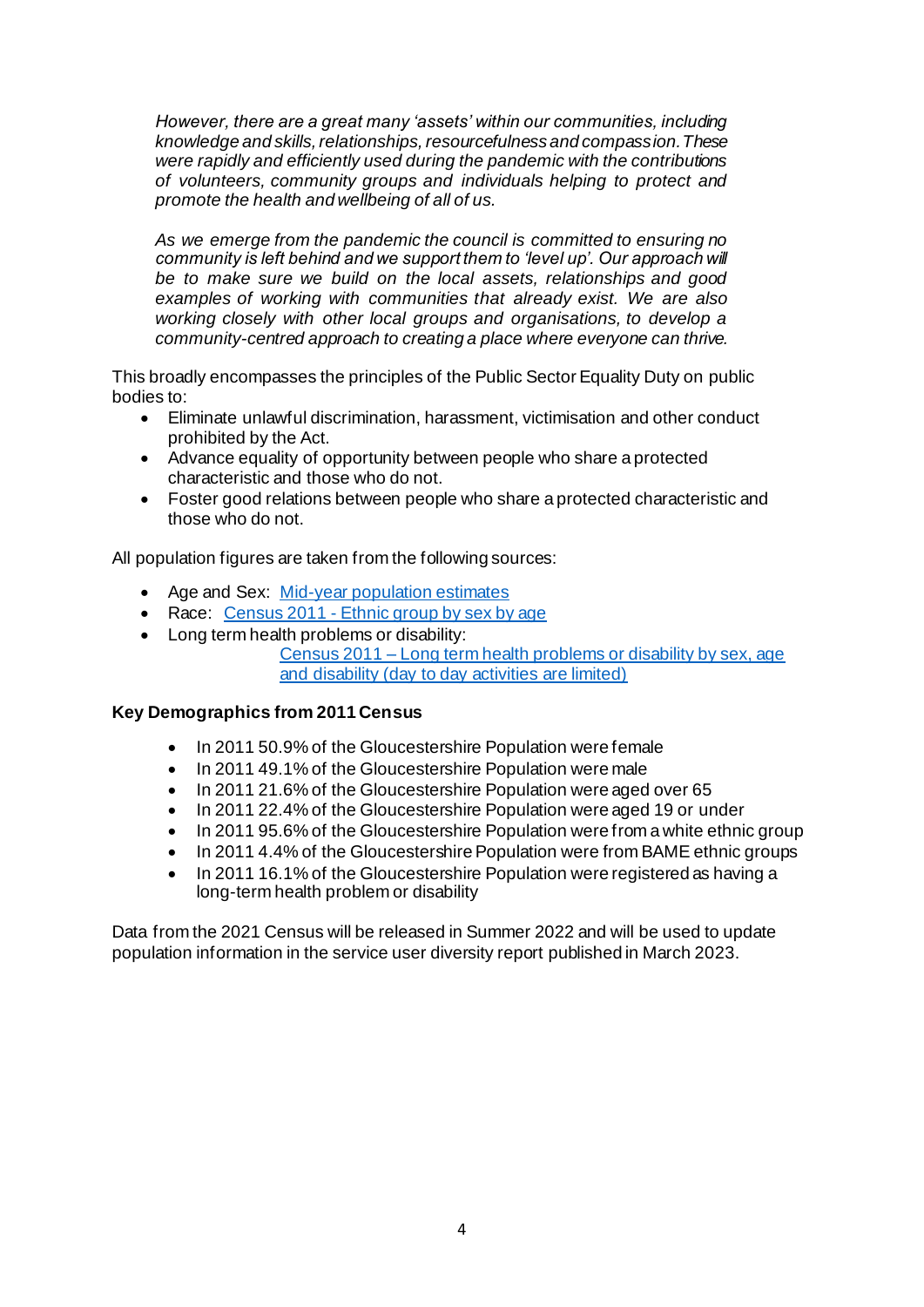# What is the Service User Diversity Report?

The service user diversity report provides a breakdown of the protected characteristics of the people who use our services, often referred to as equality monitoring data. The protected characteristics are: age, sex, disability, race, religion or belief, sexual orientation, gender reassignment, pregnancy and maternity, civil partnership and marriage.

This report provides an update to the 2020/21 service user diversity report and includes information across our people-based services.

#### Why we are publishing this report

Annually collating and publishing information about our service users and workforce by protected characteristic is a legal requirement. Publishing equality information about our customers promotes transparency and allows the Council to demonstrate how it is meeting the aims of the general duty that is to:

- Eliminate discrimination, harassment, victimisation and any other conduct that is prohibited by or under this Act.
- Advance equality of opportunity between persons who share a relevant protected characteristic and persons who do not share it.
- Foster good relations between persons who share a relevant protected characteristic and persons who do not share it.

#### How we collate equality monitoring data about service users and how we use equality monitoring data

When service users use Council services or take part in any engagement activities they will often find an option to complete an [Equalities Monitoring Form](https://www.gloucestershire.gov.uk/council-and-democracy/equalities-and-our-duties-under-the-equality-act-2010/equalities-monitoring/). They are then asked to complete a number of questions about themselves. Gathering this information allows the Council to identify which communities or groups they might belong to. All information is confidential an[d data protection r](http://www.gloucestershire.gov.uk/dataprotection)egulations will apply.

Stonewall have produced a leaflet to explain 10 reasons why you [should fill in those](http://www.stonewall.org.uk/sites/default/files/wigtdwy.pdf) funny [monitoring](http://www.stonewall.org.uk/sites/default/files/wigtdwy.pdf) box things at the end of forms.

Our equality monitoring data helps us to understand who is and isn't accessing our services and how well service users' needs are being supported by them. This enables the Council to plan, deliver and make improvements to our services so that they meet the needs of all the different communities living in Gloucestershire. The analysis of service user data highlighting participation/experience and outcome by protected characteristic is an important element of ou[r due regard process](https://www.gloucestershire.gov.uk/council-and-democracy/equalities-and-our-duties-under-the-equality-act-2010/equalities-decision-making/).

The Council has a wide evidence base which we use to inform how we plan and deliver our services. This includes evidence obtained directly by the Council, for example performance data requested from our suppliers. Other sources of data are developed with our partners including the Joint Strategic Needs Analysis data and we also use external data sources such as those published within Census reports.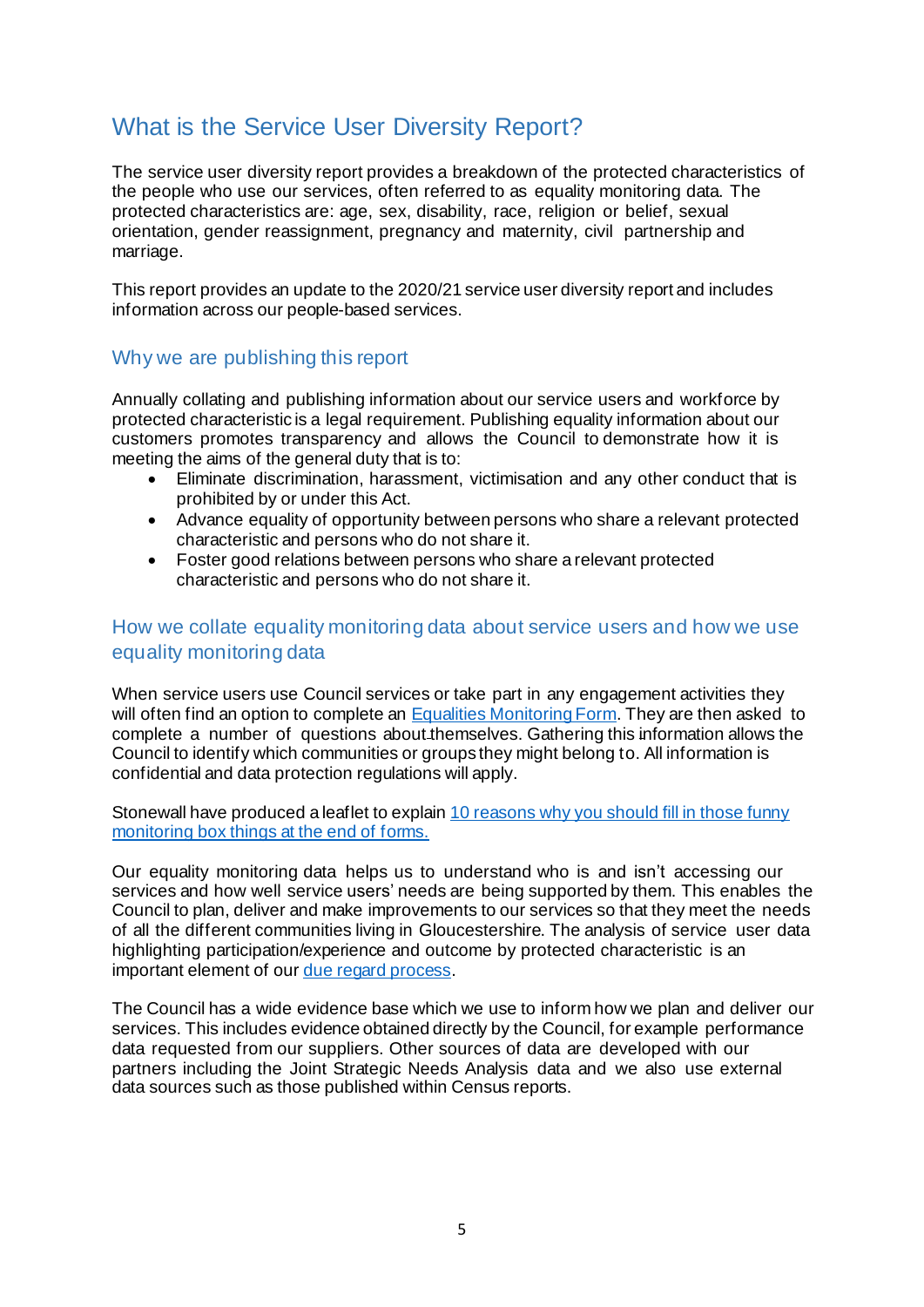### Children and young people

We do not collect data against certain protected characteristics of young people, for example their sexual orientation, gender reassignment status, marriage or civil partnership or pregnancy and maternity. Although, if a young person receiving a service identifies against one of these characteristics it would be captured through their assessment.

We currently collect data on children in care who are parents and teenage mothers. We also monitor under-18 conception rates.

### Service user confidentiality

In publishing our equality information we have sought to ensure that it is accessible and follows the [Public Sector Transparency Board's Public Data Principles,](https://assets.publishing.service.gov.uk/government/uploads/system/uploads/attachment_data/file/665359/Public-Data-Principles_public_sector_transparency_board.pdf) which can be viewed online.

We have also sought to ensure that the equality information we publish complies with the [Data Protection Act 2018](https://www.ico.org.uk/for-organisations/guide-to-data-protection/) including the General Data Protection Regulation (GDPR).

We recognise that in some cases the data that the Council collates relates to small number of people, particularly when disaggregated by protected characteristic. Where the number of service users with a particular protected characteristic is fewer than 5, and the information is 'sensitive personal information' that might lead to individuals being identified, we have replaced the number with an asterisk.

#### Consultations and engagement

Consultation plays an important role in ensuring the transparency of our decision-making processes and helps us to ensure that we consider a range of views – both for and against. As such, it is at the heart of ensuring that we act democratically.

The Council offers a range of consultation tools which support us in our commitment to be truly led by the needs of our communities. The Consultation Protocol, Consultation Toolkit and Consultation Plan have been reviewed and updated in 2022 and are all been fully endorsed by the Consultation Institute. These documents have a strong equality focus throughout.

[Consult Gloucestershire –](https://www.gloucestershire.gov.uk/council-and-democracy/consultations/consult-gloucestershire-the-peoples-panel/) The People's Panel is made up of Gloucestershire residents of all different backgrounds, members of the panel are asked to give their views about Council services and issues affecting Gloucestershire. This enables them to play an influential and important role in shaping services in our communities.

We also have an online Consultation Portal in place which allows us to fully engage with our communities[. Have Your Say Gloucestershire](https://haveyoursaygloucestershire.uk.engagementhq.com/) is a web-based consultation platform for consultation management, analysis and reporting across the whole organisation. The portal enables us to consult in a variety of ways to meet the needs of our target audience. We are also able to easily disaggregate our consultation data, so that we can identify the impact of any changes to any of the protected characteristic groups.

Consultations undertaken during 2021/22 include Gloucestershire Fire and Rescue Service's Community Risk Management Plan, the 2022/23 budget and the bus service improvement plan.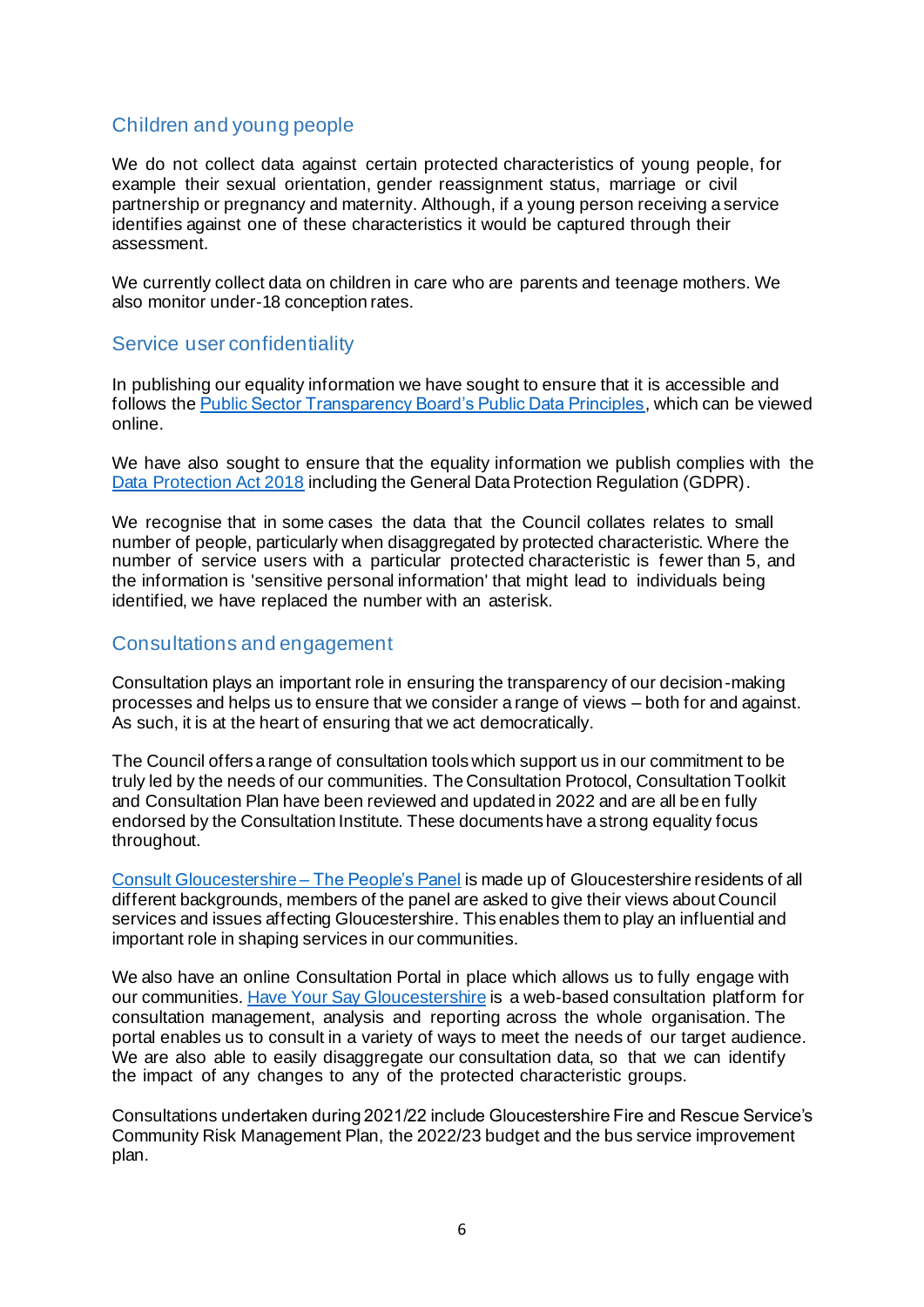### Coronavirus Impact

2021/22 continued to be impacted by the disruption of the global Coronavirus pandemic. Following the third lockdown between January to March 2021, children returned to school. However, some of the Council's services continued to be closed, limited or delivered through alternative mechanisms throughout the phased easing of restrictions to July 2021 and then as the new Omicron variant emerged later in the year and cases began to rise again. The rise in cases in the latter part of 2021 impacted workforces, particularly in care sectors, as well as further disrupting attendance and teaching and learning for school pupils.

Given the importance of Gloucestershire County Council's services the majority of our workers, projects and initiatives continued throughout. However, it is important to note that some of the volumes and behaviours of our service users may have altered due to the virus and its impact on our daily lives. This may affect performance comparability between years pre and post 2020.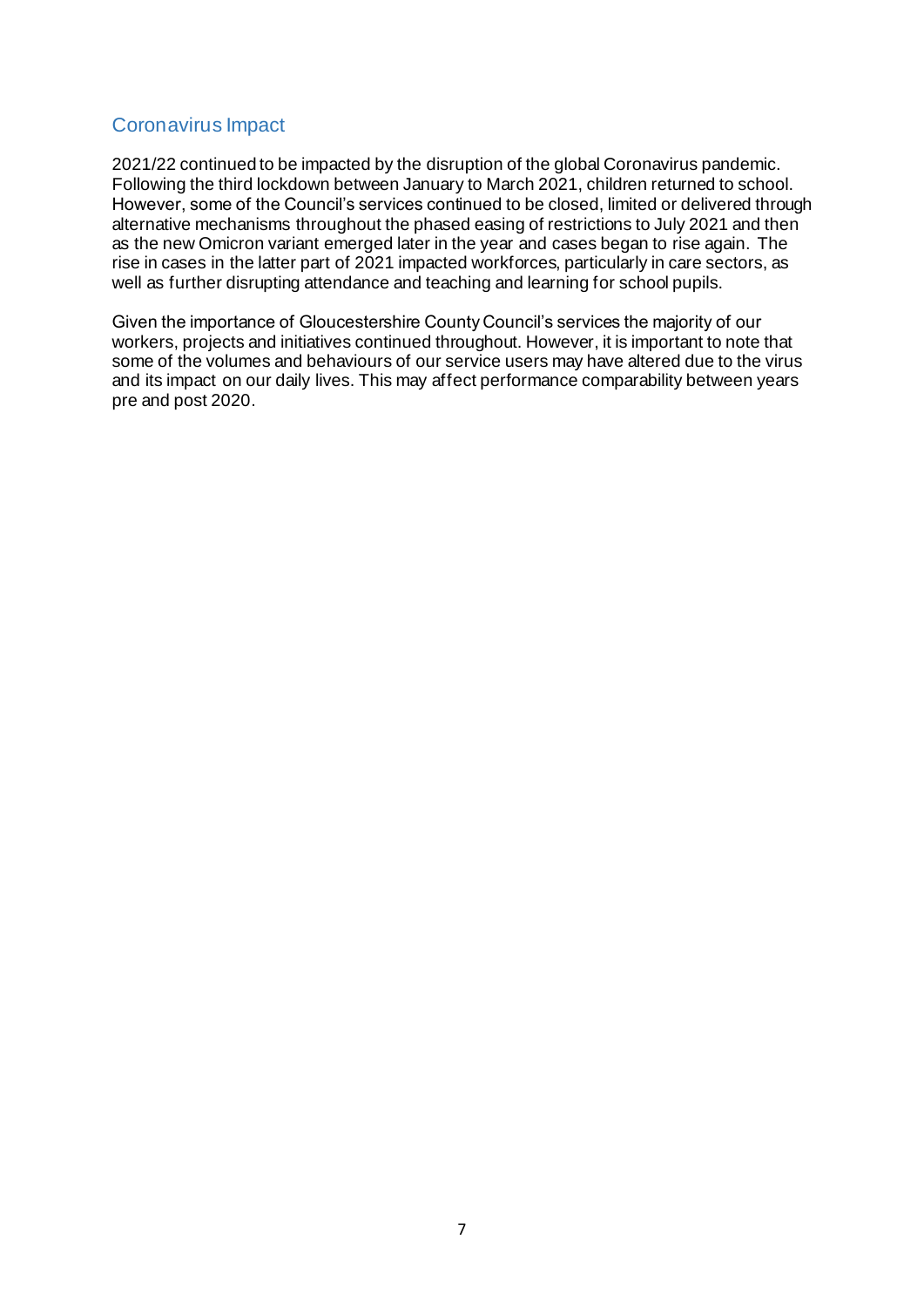# Key Findings 2021/22

We aim to gather service user information covering all the protected characteristics: age, sex, disability, race, religion or belief, sexual orientation, gender reassignment, pregnancy and maternity, civil partnership and marriage. Whilst there have been areas of improvement, there are still significant gaps in information.

We recognise that there are data gaps across the protected characteristics of sexual orientation; religion and/or belief, and gender reassignment which are often considered to be sensitive personal characteristics. This means people can be reluctant to provide information which in many instances, leads to poor disclosure rates. This is not the case across all service areas and we can learn from those areas where disclosures are higher for certain protected groups.

The Council has [equality monitoring guidance](https://www.gloucestershire.gov.uk/council-and-democracy/equalities-and-our-duties-under-the-equality-act-2010/equalities-monitoring/) to support our staff to improve disclosure rates and with how to use the service user information collected. Our contract process also aim to ensure that equality monitoring data is requested from providers who deliver services on our behalf.

#### **Key Finding 1**

We do, however, have significant gaps in our data around characteristics which are considered commonly collected and provided. In particular, relating to race. This is impacting on our understanding of whether specific groups are or aren't accessing our services, problems people may have in doing so and outcomes for people of different ethnicities. Greater clarity is needed regarding whether this information has not been requested or has not been disclosed to help inform actions to address this.

#### **Key Finding 2**

There are more young Males than Females, and than the overall population, who are receiving support from a number of services. While there is around a 50/50% split between the sexes in the overall population, there is over a 60/40% split in young Males on an Early Help My Plan/My Plan Plus (the vast majority of which are led by Education), there is a 75%/25% split between the sexes in young people who have an Education Health and Care Plan and the same proportion are in our Special schools and 60% of the young people open to Youth Support are Male. Further work to understand this would be beneficial.

#### **Key Finding 3**

There is inconsistency across Council ICT systems in relation to the types of characteristics for which data is collected and the way that data is classified. This means that it can be difficult for our staff to record the information that they capture about people using our services against an appropriate category that best describes them and how they see themselves. In some cases, we are able to configure systems ourselves or our software providers can make adjustments to systems. In others, changes may not be possible. It would be useful to undertake a system's audit over the coming year to ensure that where we can amend systems, this work is undertaken so that people's characteristics are appropriately recognised and classified.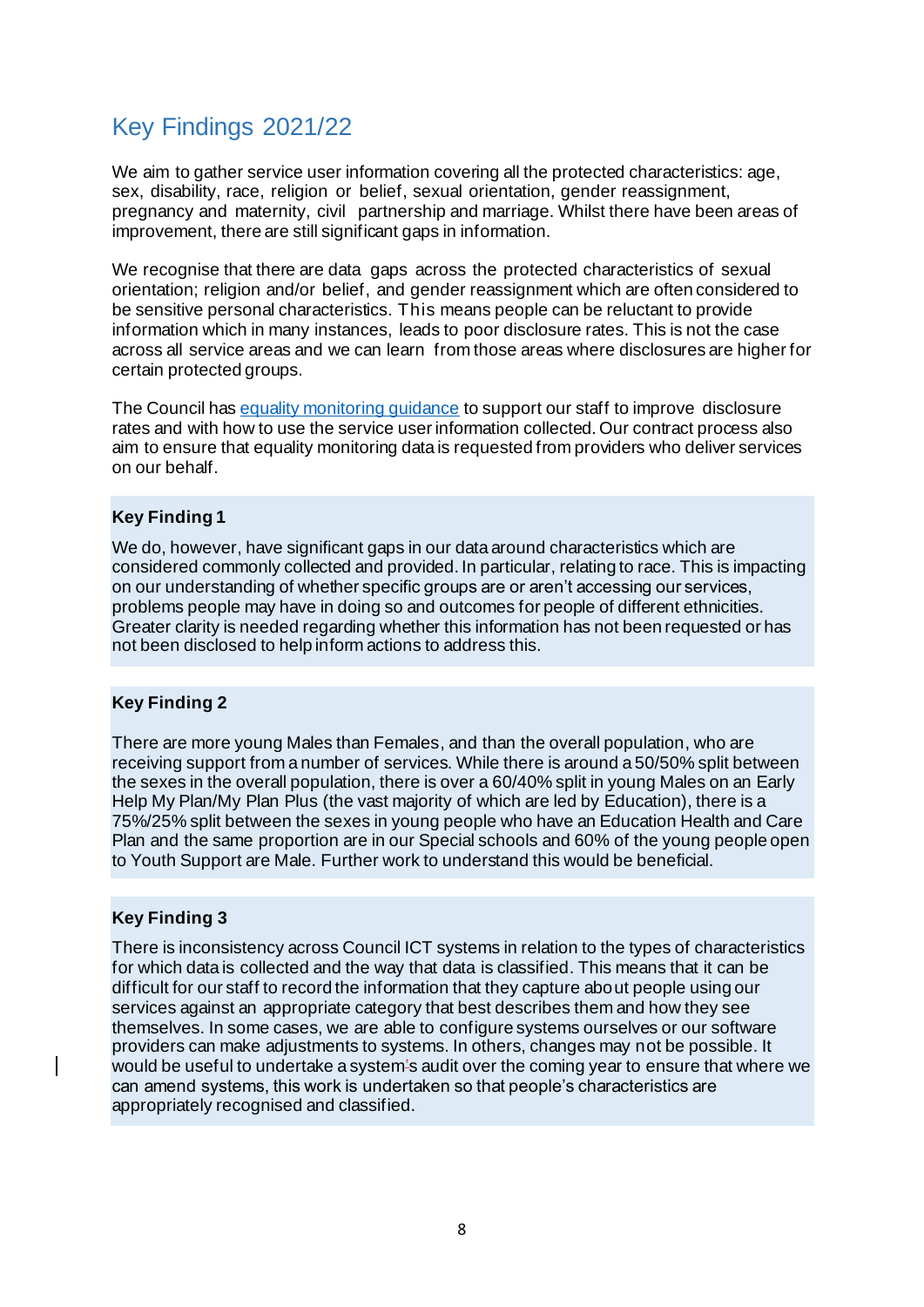#### **Key Finding 4**

During 2022/23, we will work on developing this report so that there is greater consistency in the information reported for different service areas as well as providing a trend over time wherever possible. This will help us to understand how the people who use our services are changing. This will be particularly important in terms of understanding need arising following the pandemic and the impact of our levelling up objectives.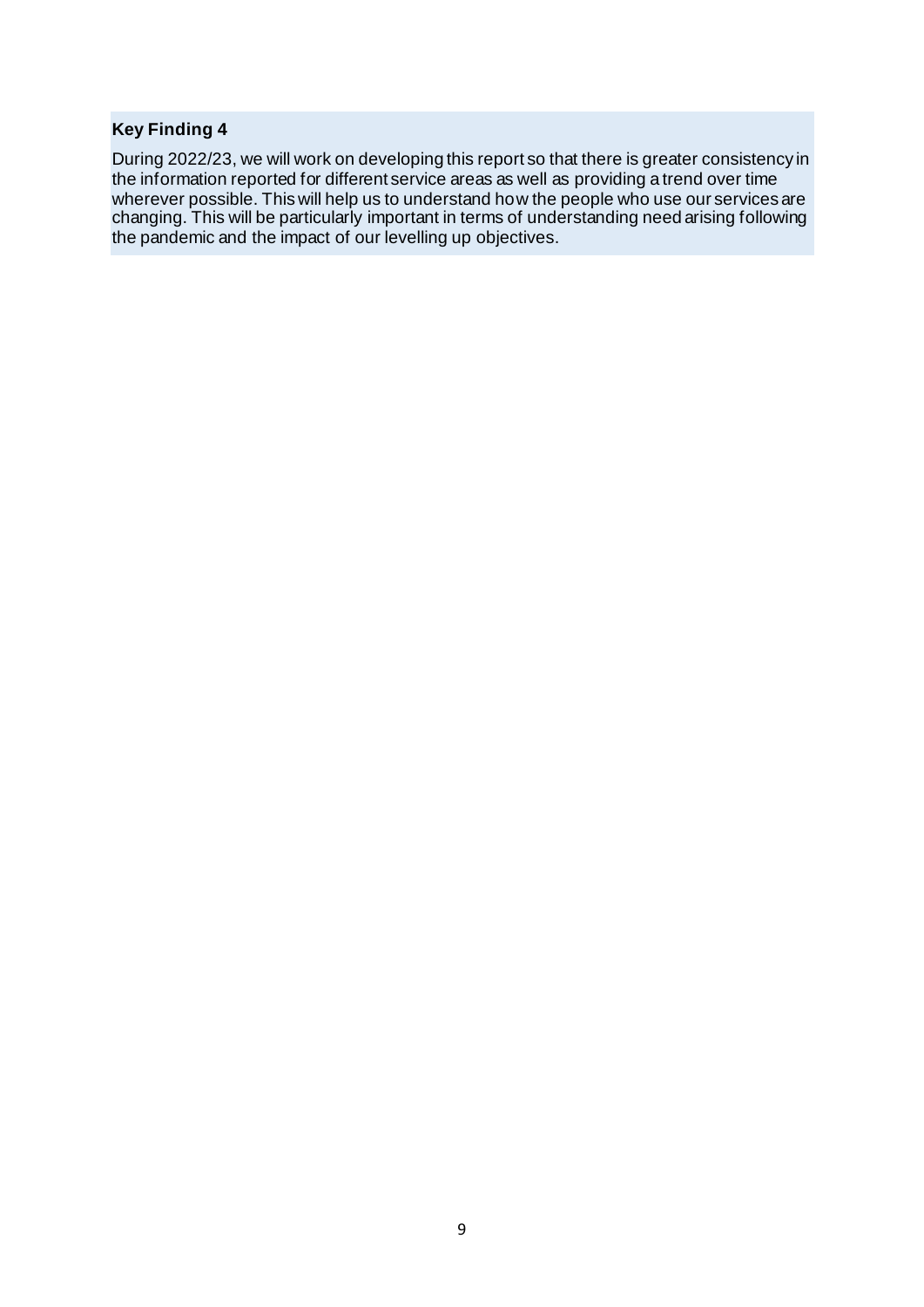# Diversity Data by Service

# Adult Social Care

# Support and Care

The data presented below is based on all Adults supported by Adult Social Care in 2020/21.



As age increases, Females outnumber Males by an increasing margin; in Gloucestershire in 2020, 52.8% of people aged 65-84 were Female, whilst amongst people aged 85 years and over, Females accounted for 63.4% of the population. This is due to the fact that Females have a longer life expectancy than Males.

#### What does the data tell us?

- While the proportion of Females receiving an Adult Social Care service decreased in 2020/21 from 58.0% to 55.5%, more Females than Males continued to receive a service (55.5% compared with 41.5%).
- Females account for 51.4% of the adult population in Gloucestershire, while Males account for 48.6%. Slightly more Females are receiving an Adult Social Care service than the overall adult Female population, while fewer Males are in receipt of support or care than the overall adult Male population.
- There has been a small increase in people who are Transgender or Non-binary compared with nobody recorded in these categories in 2019/20.
- Almost one-third of people receiving an Adult Social Care service are aged between 80-89 years. While this age group was also the largest in 2018/19 and 2019/20, it is increasing (up from 26.5% and 27.0% respectively).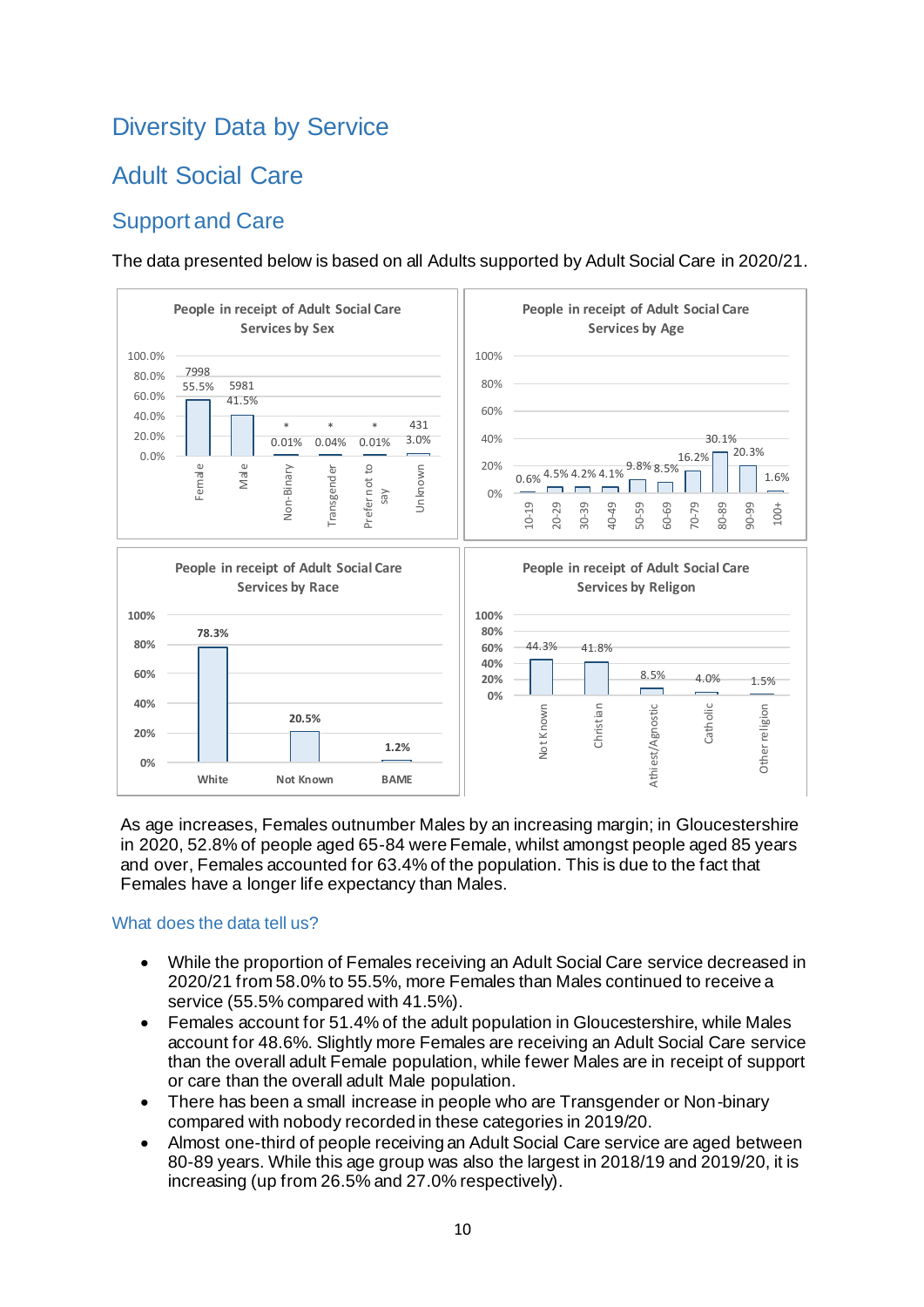- There has been a decrease in the proportion of people receiving a service aged under 50 years old (down from 18.6% to 13.5%).
- The proportion of people receiving an Adult Social Care service who are Christian increased from 36.9% to 41.8%, while people recorded as Other Religions decreased from 4.7% to 1.5% in 2020/21.
- There continue to be a significant proportion of people for whom information about protected characteristics is not known: Sex (3%), Race (20.5%), this is an increase from 6.5% compared with the previous year), Religion (44.3%)

#### What do we need to do?

There are significant gaps in our knowledge of the people we provide services for. This may impact whether we deliver the support and care that people need in a way that suits their needs.

### Blue Badge Scheme

In the calendar year of 2021 there were 32,390 users of the Blue Badge Scheme. This is a large increase on users compared with 2020 (11,004). The data for this section has been taken from an ICT system which has subsequently been replaced and outliers suggest that the data should be treated with caution.



#### What does the data tell us?

• For Blue Badge holders where race was recorded, the majority of people were White

#### What do we need to do?

There are significant gaps in our knowledge for this area of service. In particular, 53.9% of people holding a Blue Badge did not have a race recorded. It is therefore not clear whether people from Black Asian Minority Ethnic groups are under-represented compared with overall population levels and whether this indicates issues around barriers to being aware of, accessing or being granted this service.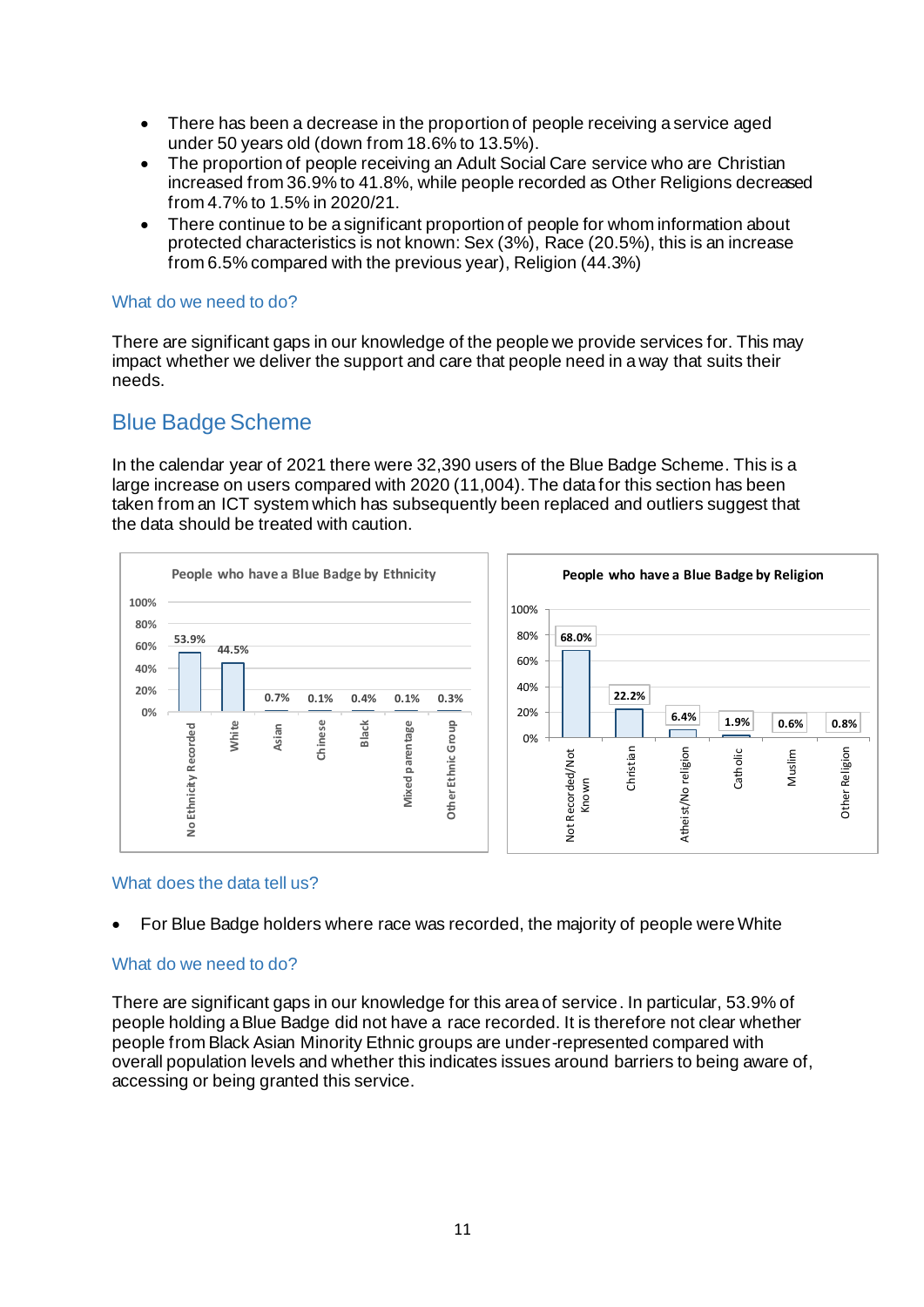# Telecare Service

Telecare equipment supports people to live safely and independently in their own home. Types of Telecare sensors include fall detectors, bed and chair sensors, movement sensors, door contacts and smoke and heat detectors. Using Telecare equipment can help to manage risks so that people can stay living independently, rather than having to move into residential or nursing care.

Telecare is often used in conjunction with other Council services. As at 1 st December 2021 there were 1,189 people whose only Adult Social Care service was Telecare. This is similar to the same time last year (1,203).



As a result of the higher life expectancy of Females compared with Males in Gloucestershire, a high proportion of single pensioner households (71%) are headed by a Female.

What does the data tell us?

- The majority of people supported by Telecare are Female (60.1%); this is similar to last year. This may be expected based on the higher proportion of older Females living alone.
- There has been an increase in the proportion of people with Telecare who are aged between 18-64 years in 2021 (24.3% to 27.8%)

# Approved Mental Health Professional (AMHP) Assessments

The Director of Adult Social Services (DASS) is accountable on behalf of the Local Social Services Authority (LSSA) for the Statutory requirement to provide a 24/7 Approved Mental Health Professional (AMHP) service. AMHPs are people who have been trained and approved to carry out certain duties under the Mental Health Act.

Between 1 April and 1 November 2021, there was 905 completed assessments with an average of 113.1 per month. 406 assessments led to detention under the Mental Health Act (under Sections 2, 3, 4, 5 or 37). This has continued to reduce from 58.2% in 2019, 51.0% in 2020 and 44.9% in 2021.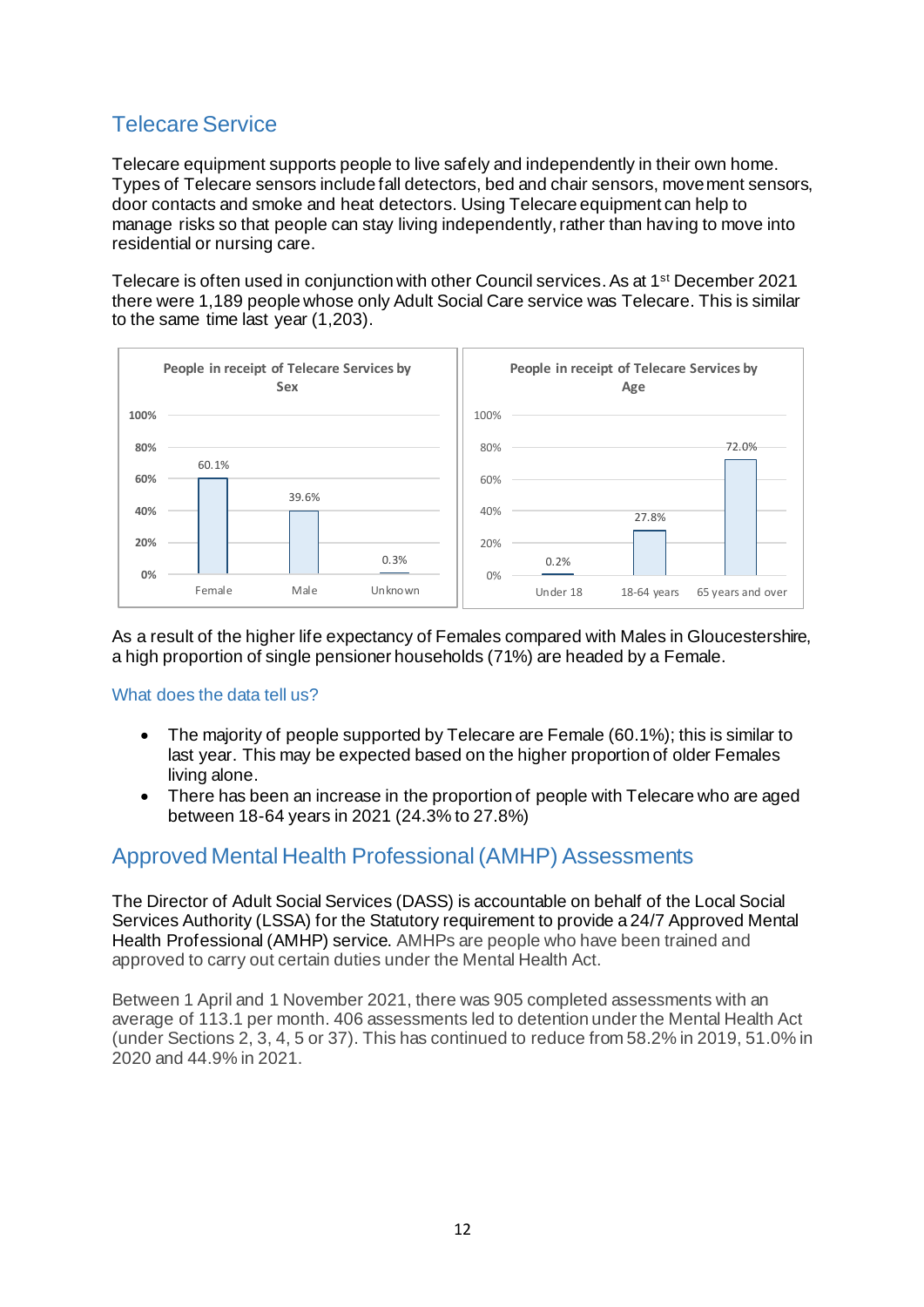#### Sex, Age and Race



#### What does the data tell us?

Between 1 April and 1 November 2021:

- An increase was seen in the proportion of Females assessed compared with 2020 (60% up from 53%), while assessments for Males decreased from 47% to 40%.
- Assessments for Females in 2021 have been disproportionately higher than the overall adult Female population (60% compared with 51%) and for Males, assessments were lower than the adult Male population level (40% compared with 49%).
- The majority of assessments were for White British people (77%).
- There was an increase in the proportion of assessments undertaken for White Non-British people (35 to 6%)
- There was a small reduction in assessments where the race of the individual was unknown which may indicate a small improvement in collecting this information which in turn helps to inform development of assessment outcomes and our understanding of mental impacts across different groups within our community. However, there is still work to be done with 10% of assessments where race has not been captured.
- A greater proportion of assessments were for adults aged between 18 and 70 in 2021 (88% compared to 83% in 2020), while assessments for under 18's and over 70's both reduced.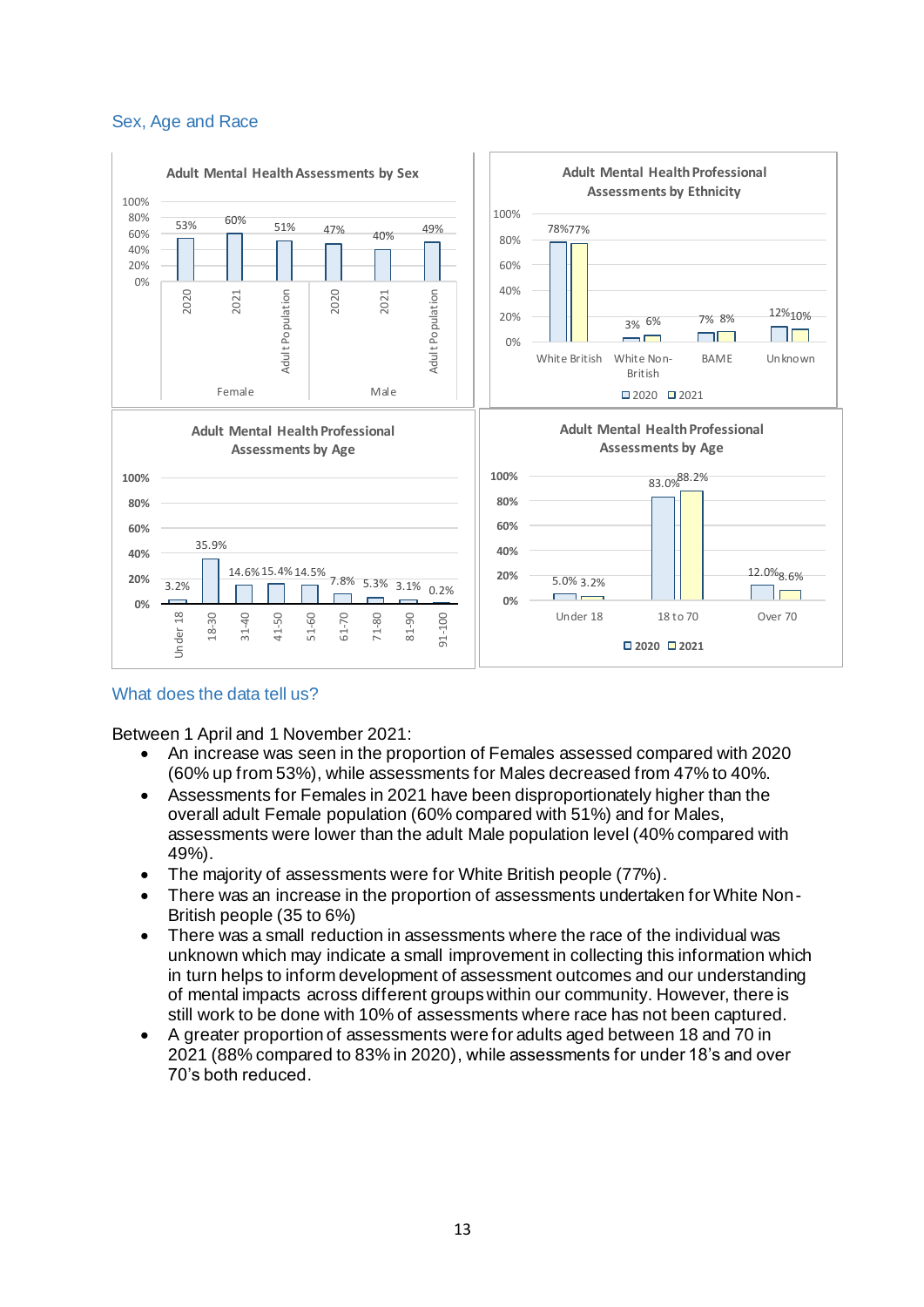#### What do we need to do?

It would be useful to understand both the change in proportion of assessments by Sex in 2021 and compared with the overall adult population to ensure that any health inequalities are identified in terms of access to mental health support and diagnosis.

Improvement is needed in capturing data relating to race for people undergoing assessment.

### **Carers**

In the 2011 Census there were 62,644 unpaid carers (10.5% of the population) in Gloucestershire in 2011. A small proportion of carers were children under the age of 16 (1.7%) but the majority were aged 50 or over (64%).

The total population of Gloucestershire is projected to increase by 6.4% from 2020 to 2030 but the population aged 65 and over is increasing four times faster (25.8%). If the proportion of carers in the population stays the same, the number of carers aged 65 and over was predicted to rise from 20,157 in 2020 and to 25,077 by 2030, a rise of 24.4%, with the greatest increase predicted for 80-84 year olds (53.4%).

Carers caring for long hours are more likely to experience poor health themselves and are less likely to be economically active. Many carers face very difficult financial situations, often finding their own income affected by due to having to give up work or reduce their hours to provide care or because they use their own income or savings to pay for care or support services, equipment or products for the person they care for.



#### Age, Sex, Race, Carer Responsibilities and Care Need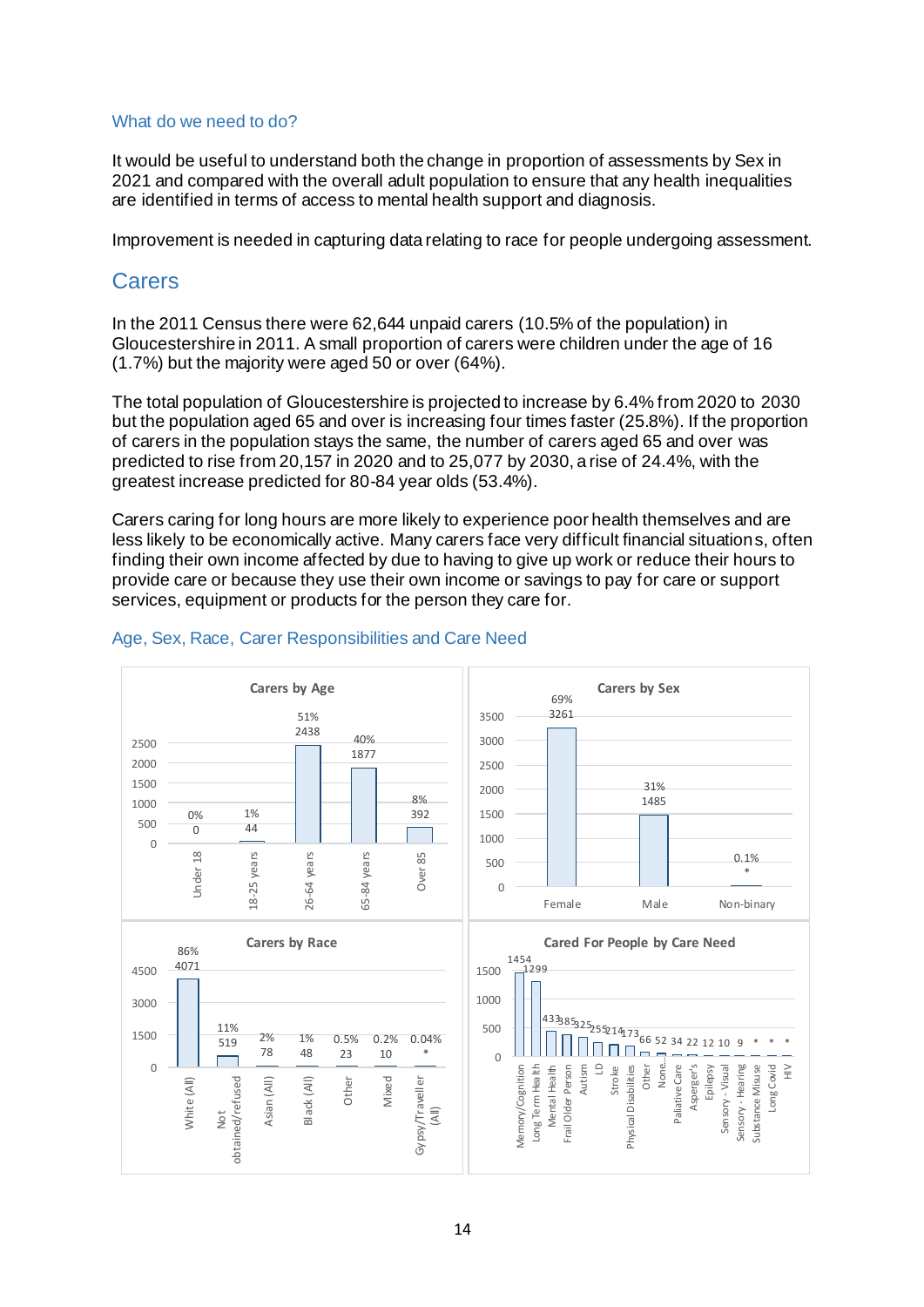

#### What does the data tell us?

- In 2020/21, we provided support to 4,751 carers.
- Half of Carers are of working age (52%) but may find their ability to work impacted by their caring responsibilities.
- The remainder of carers are aged over 65 years. Caring responsibilities may impact them both financially and may have a greater adverse impact health than for younger carers.
- Just over two-thirds of Carers are Female (69%) and 86% of Carers are white.
- Only 3% of Carers were BAME. This is mainly because BAME groups have an age profile that is significantly younger than the white majority population. As the BAME population ages, the proportion of BAME carers is likely to increase.
- The primary care needs of Memory/cognition and general long-term health conditions account for almost three-fifths of cared for people (58%).

# Welfare Support Scheme

The Gloucestershire Welfare Support Scheme supports those most in need, providing oneoff practical support or other forms of assistance to those people meeting the eligibility criteria.

The scheme is based on having little to no cash payments, making the best use of recycled goods and food deliveries and provides for:

- People moving into or remaining in the community. For example, moving out of residential or institutional care to live independently, people being resettled, and people who need help to stay in their own home and not go into residential care or hospital
- For families and vulnerable individuals facing exceptional pressure and/or fleeing domestic abuse.

Demand for crisis and care awards has been reduced slightly in 2020/21, due to other temporary grant funding for emergency welfare support provided through the COVID pandemic.

**Note:** those supported within the Children's Social Care and Youth Support are not included in this report.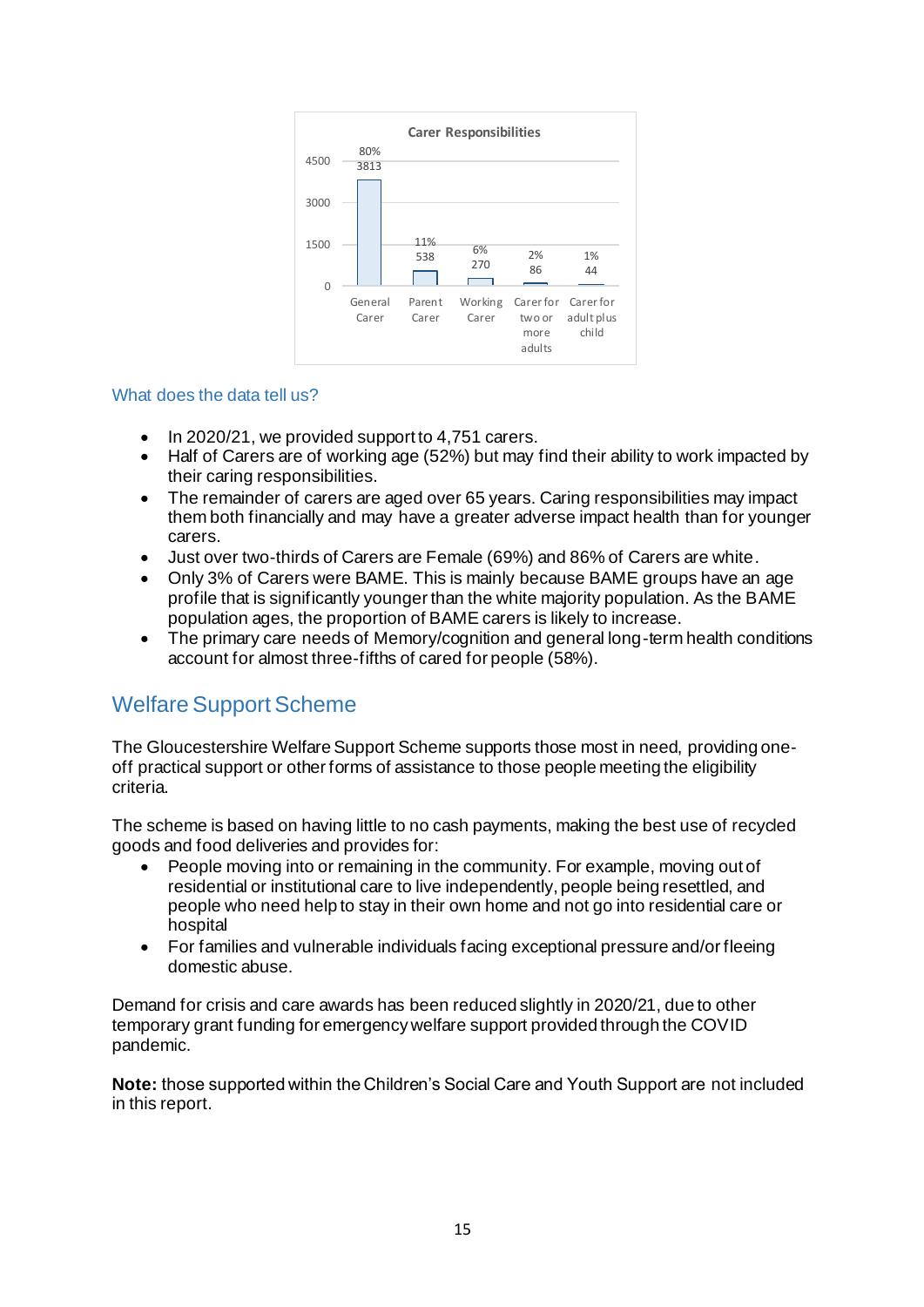#### Age, Disability and Sex

#### What does the data tell us?

- Comparison of the age profile between the County's adult population and recipients of Gloucestershire Welfare Scheme awards in 2020-21 indicates that people aged 16-44 are highly represented in the award process: 76% of care awards and 67% of crisis awards compared to 32.6% of the population. The representations are also particularly high among the 16-24 & 25-34 years in care awards.
- By contrast, the number of recipients aged 65+ is lower than their representation in the population, this may be due to additional forms of assistance being available for older people.

Information on the ill health and/or disability of Gloucestershire Welfare Scheme award recipients was collected under the categories of 'disabled', 'chronically sick', 'terminally ill', 'learning disability' and 'mental health'. Data from these categories was combined and compared to the prevalence of disability or limiting long term illness recorded in the Census.

- The comparison indicates that people with a disability/long term illness have a higher representation in welfare support scheme awards made in 2020-21 than the overall population: 31.4% of recipients of care awards have a disability/long term illness, compared to 16.7% of the population. The number of people with a disability/long term illness receiving the crisis award is below that of the population (0.5%).
- Household information collected from award recipients shows single Males accounted for 85.7% of crisis awards, significantly above the overall population which is divided almost equally between Males and Females.
- Almost have of care awards go towards supporting children (45.3%) of which 39% were from a lone parent (39%) while the remainder were from couples with a child(ren).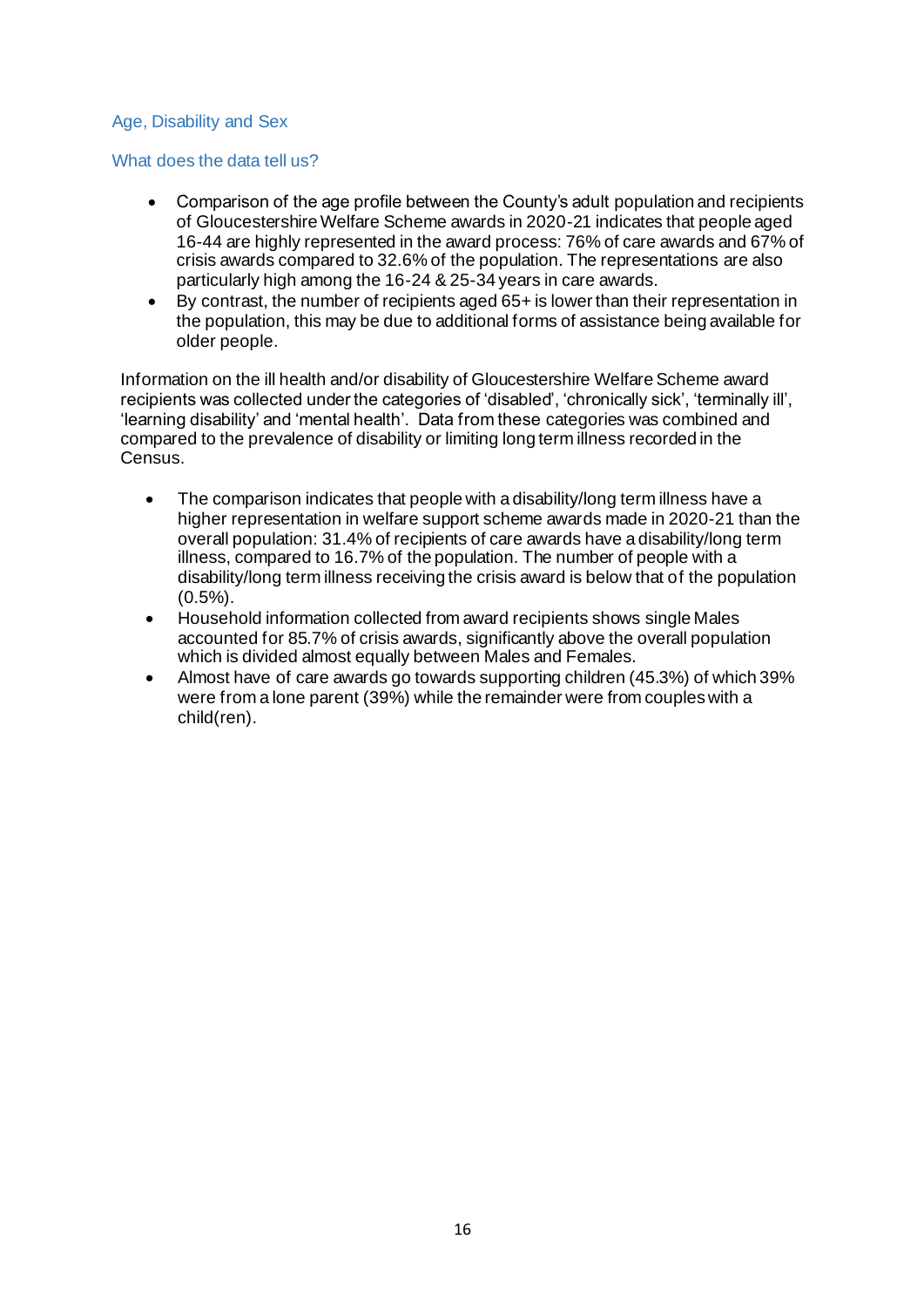# Prevention, Wellbeing and Communities

# Stop Smoking Service

Based on the latest data published in 2019, 13% of people aged 18 years and over smoke in Gloucestershire (just under 66,500 people).

In 2020/21, the Healthy Lifestyles Service, GP's and Pharmacies provided stop smoking support to those wishing to quit. In total, 2,269 people set a quit date and 1,415 (62%) people achieved a 4-week quit. This is an improvement, rising from 55% in 2019/20.



| 2269 |                          |
|------|--------------------------|
|      |                          |
|      |                          |
|      | 31.9%, 724<br>29.9%, 678 |
|      | 20.7%, 469<br>17.2%, 390 |
|      | $0.4\%$ , $8$            |

| Race                          | Number | Percentage |
|-------------------------------|--------|------------|
| White                         | 2118   | 93.3%      |
| Mixed                         | 4      | 0.2%       |
| Asian or Asian British        | 4      | 0.2%       |
| <b>Black or Black British</b> | 4      | 0.2%       |
| Other ethnic groups           | 13     | 0.6%       |
| <b>Not Stated</b>             | 126    | 5.6%       |
| Total                         | 2269   | 100%       |

#### Gender, Age, Race, Disability, Pregnancy and Mental Health

#### What does the data tell us?

- More Females engaged with the stop smoking service to set a quit date in 2020/21 than Males (1,328, 59% compared with 941, 41%). This is higher than the overall adult female population (51.4%).
- The proportion of Females and Males achieving success in a 4-week quit was similar to proportions engaging with the service overall (58%, 827 compared with 42%, 588)
- In 2020/21, people in the 45-59 age band formed the largest group trying to stop smoking, followed by people aged 18-34 (31.9% and 29.9%).
- In 2020/21 the majority of people accessing support to stop smoking where white (93%).
- The race for 6% of clients receiving support to stop smoking was not stated, up from 3.7% the previous year.
- In 2020/21, 167 people who set a quit date were sick/disabled and unable to work. Of these, 88 (53%) achieved a 4-week quit.
- 220 were pregnant women were supported by the stop smoking service in 2020/21. Of these, 187 (86%) achieved a 4-week quit.
- 415 of 1557 people receiving support from the Healthy Lifestyle Service to quit smoking were recorded as having a Mental Health issue (27%). 223 of these people achieved a successful 4 week quit (54%).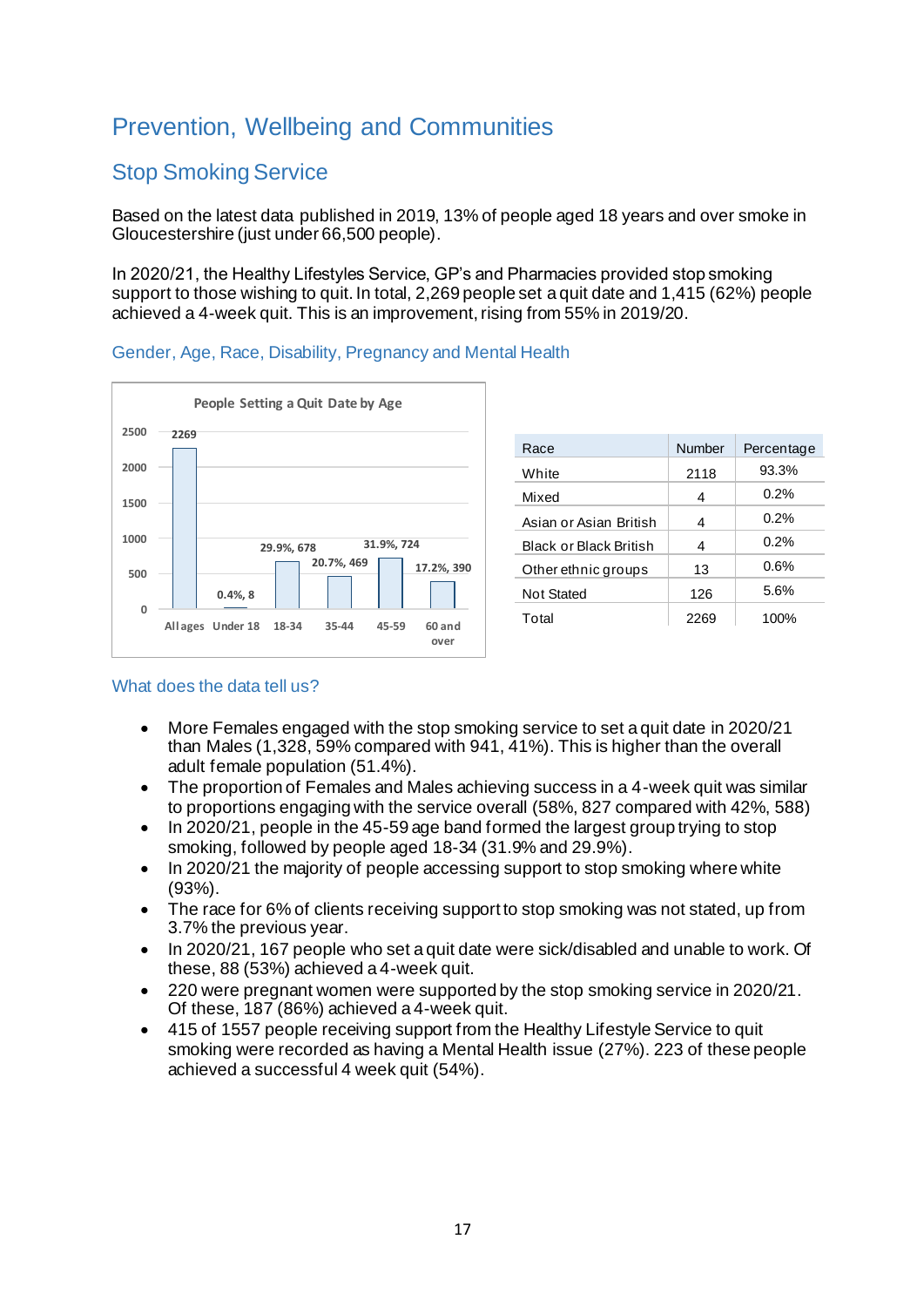### Weight Management Services Weight Management on Referral Service (Slimming World)

In 2020/21 Slimming World and Weight Watchers were commissioned by the Healthy Lifestyles Service to deliver weight management support. Due to Coronavirus restrictions they were unable to offer a full face to face service. Patients referred to the service would receive up to 16 weeks of online support from Weight Watchers or 12 weeks face to face sessions at a Slimming World class of their choice (this was only a limited service).

In total, 1528 people attended at least one Weight Watchers or Slimming World session.

#### Age and Sex



#### What does the data tell us?

- 1000 fewer people attended sessions to support weight loss in 2020/21 which may be due to Covid-19 restrictions and the altered offer available in terms of online sessions rather than face to face.
- More Females than Males engaged with our weight loss service (89.5% compared with 10.5%). However, while still low, there was an increase in Males accessing this service (up 6.5% points).
- The proportion of 35-44 year olds attending at least one weight management session increased from 32% to 39%. However there was a decline in people aged 60 and over attending at least one session (29% down to 15%).

#### What do we need to do?

It would be beneficial to know more about why people chose to engage more or less with the service throughout the pandemic. For example, did the suspension of face to face services and people's skills and preferences in terms of technology adversely impact older people from accessing services but support younger people and Males to do so?

Excess weight and obesity adversely impact health outcomes and life expectancy, which is lower for Males in Gloucestershire. It would be useful to know from Males currently engaged with the service whether there are cultural barriers to attending weight management sessions and what changes might encourage greater usage.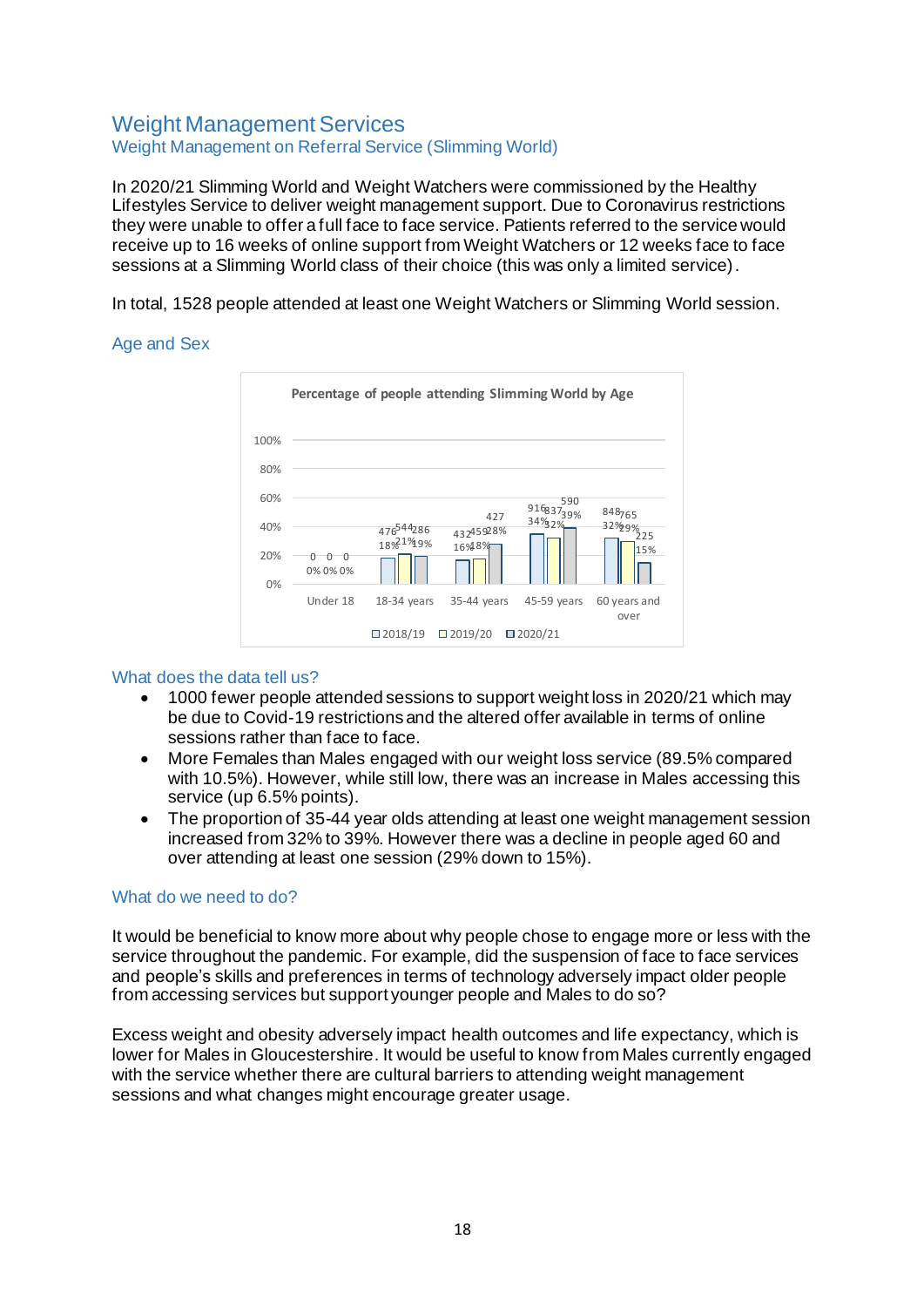There was no data provided in relation to race. The chance of developing diabetes, heart disease, and other weight-related health risks increases with increasing body mass index (BMI). These health risks are markedly higher in some ethnic groups than others at any BMI but excess weight increases the risk for these groups. It is important to know whether we are reaching these people in order to support improvement to this risk factor.

#### Weight Management support from the Healthy Lifestyles Service

The Healthy Lifestyles Service provides one to one coaching to people, supporting them to set and achieve their own weight loss goals.

#### Age, Race and Sex



#### What does the data tell us?

- In 2020/21, 865 people presented to Healthy Lifestyles with a BMI of 25+ and were offered support to lose weight. As with the Weight Watchers and Slimming World services, more Females than Males engaged with the service (61% to 39%).
- One-third of people accessing support from the Healthy Lifestyles Service were aged 45–59 years (35.5%). This may reflect increasing concerns about health and the impact of being overweight as we age.
- The age group with the lowest referrals is the under 18 age group (0.9%).
- The majority of people accessing the Healthy Lifestyles Service for weight management were white (812, 94%).

# Drugs and Alcohol Treatment

The community drug and alcohol service is an externally commissioned countywide service. During 2020/21, there were 2,606 people receiving treatment through the service. This is similar to 2019/20 (2,605).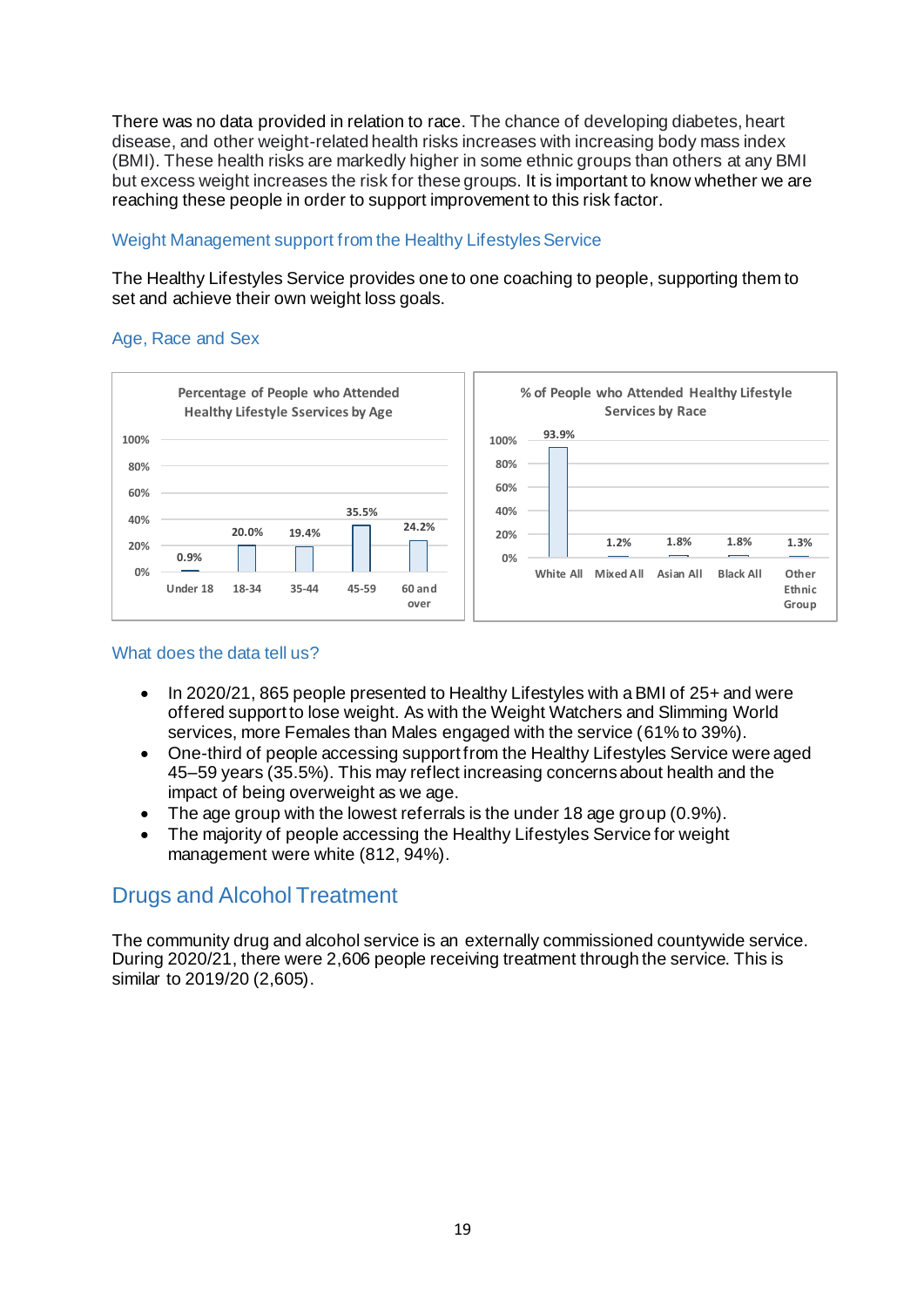#### Age, Sex and Race



#### What does the data tell us?

- Two-thirds of those receiving treatment from the Drugs and Alcohol service in 2020/21 were Male (68%, 1,773) compared with one-third who were Female (32%, 833). This is similar to the past three years.
- Although the 35-44 year old age group makes up the smallest proportion of people receiving treatment overall, this group contained the largest group of users when broken down into 5 year age bands, with 35-39 year olds making up almost one-fifth of those in treatment (18.2%).
- White British people accounted for 90% of those receiving Drugs and Alcohol services in 2019/20. This is similar to 2019/20 (88%).
- BAME groups made up 4.6% of all users of the service (118 people).

In 2020/21, there were 1,248 people newly accessing treatment through the service.

#### Sexual Orientation, Religion, Disability and Mental Health

#### What does the data tell us?

- 88.9% of people newly accessing the service identified themselves as Heterosexual; this is similar to the previous year (89.5%).
- Bi-Sexual/Gay/Lesbian users accounted for 4.3% of people newly accessing treatment in 2020/21. Again, this is similar to 2019/20 (4.6%).
- 6.5% of new users did not state their sexuality.
- One-fifth of new users stated that they were Christian (22.2%, down from 27.4%)
- Two-thirds of new users identified with having no religion (61.6%, compared with 55.3% the previous year).
- Half of new users stated that they did not have a disability (47.8%).
- One third of new users disclosed a need under the category of Behavioral and Emotional disability (31.5%). This is a decrease from 38.4% in 2019/20.
- An increasing number of new users are identified as having a Mental Health treatment need (75.7%, 945 people. This is up from 66.1% in 2018/19 and 72.0% in 2019/20).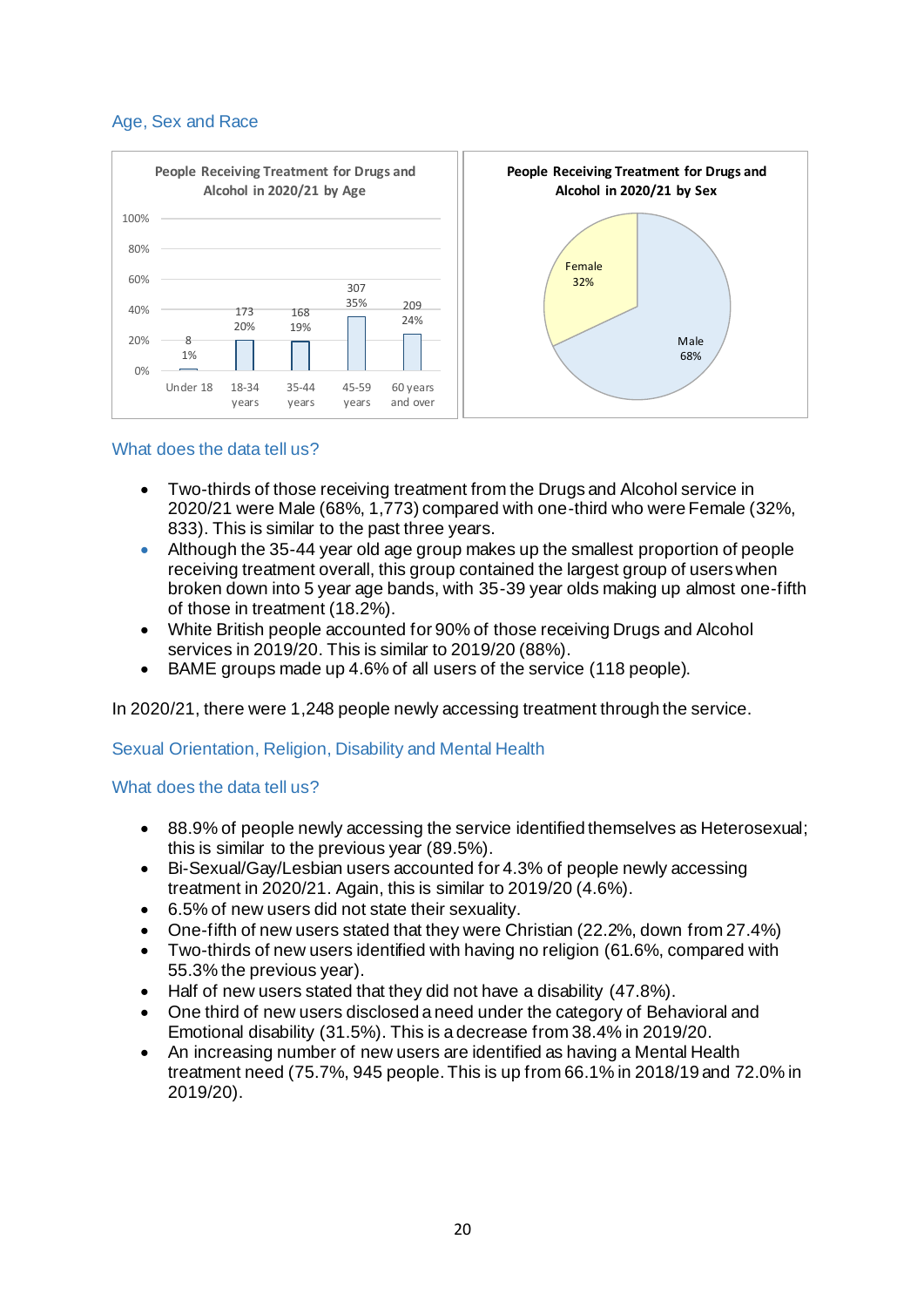# Supporting People Programme

The Supporting People Programme aims to provide housing related support to vulnerable people in Gloucestershire to help them live independently. The majority of people receive community-based support for adults with other vulnerabilities (83%, up from 78.4% in 2019/20), but we also offer support to those suffering from mental health difficulties, the homeless, young people, offenders and refugees. 2,061 people were supported by the programme in 2020/21.

#### **Supporting People Programme by Support Supporting People Programme by Age** 83% **Type** 1710 72% 1800 1479 1600 1400 1200 1200 11% 4% 600  $\frac{231}{231}$  1% 1% 1000 91 18 11  $\Box$ 800  $\Omega$ 20% Mental Health Refugees Young People **domeless Adults** /ulnerable Adults Homeless Adults 600 Vulnerable Adults 416 Based Support-Based Support - Community-Community-400 200 0 Under 18 18-59 60+





8% 166

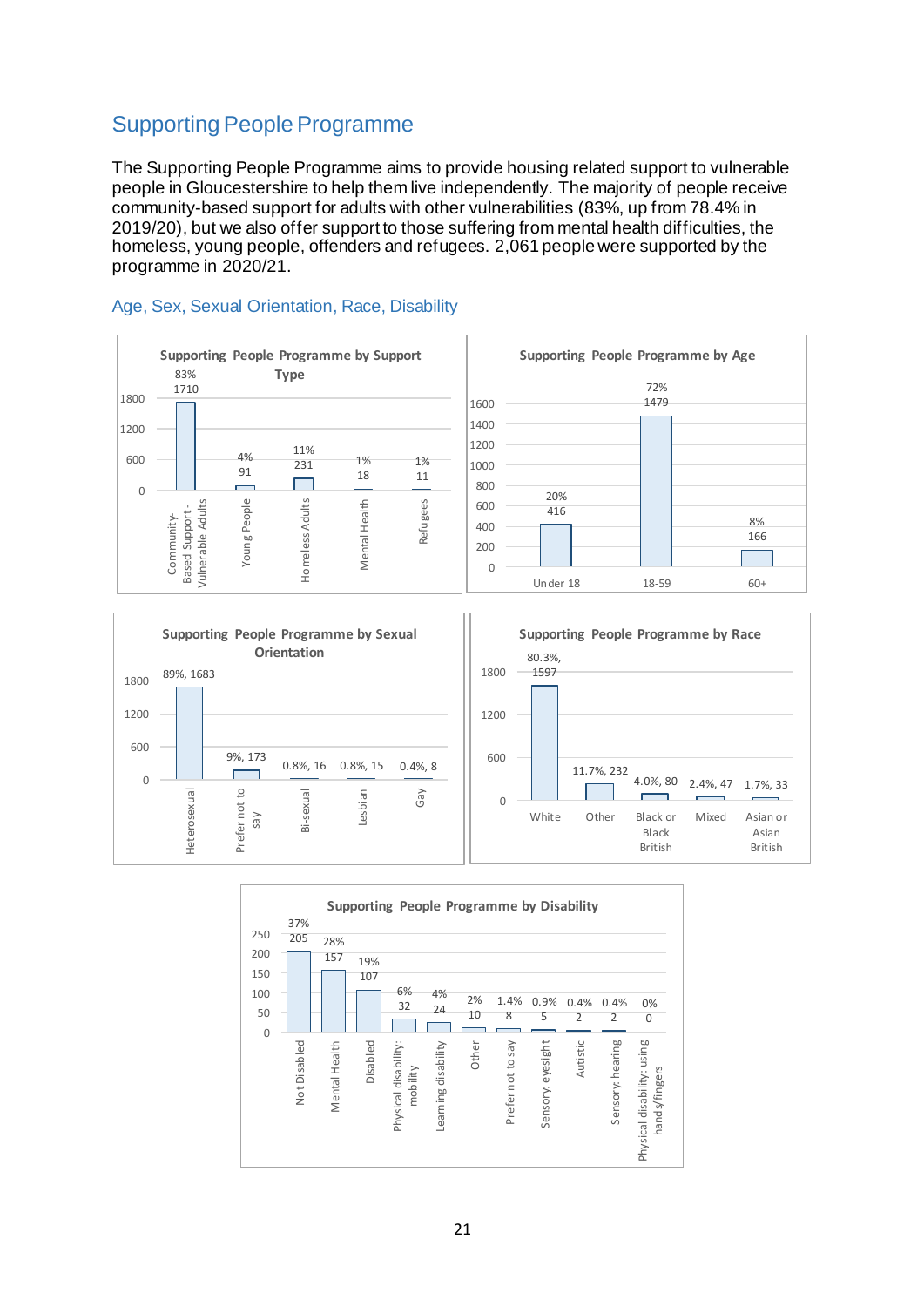#### What does the data tell us?

- The proportion of Females supported by the programme is higher than Males 54.8% compared with 45.2% and has increased over the past two years from 52.4%.
- The majority of people supported by the programme continue to be White, however, there has been a reduction from 87.8% to 80.3% compared with the previous year. 8% of people were BAME while the Race for 11.7% of people supported was recorded as Other.
- One-fifth of the people supported by the programme are under the age of 18.
- The proportion of people aged over 60 years old has reduced from 13.6% in 2019/20 to 8% in 2020/21.
- Most people supported by the service are White (80.3%) and Heterosexual (89%).
- Just over a quarter of people disclosed information on whether they had a disability (552 people, 26.8%). Of those, almost one-third of people cited Mental health as an issue.

### Sexual Health Services

#### Specialist sexual health service

Gloucestershire County Council commissions Gloucestershire Health and Care NHS Foundation Trust to provide a Specialist Sexual Health Service. The service is predominantly commissioned to provide:

- Testing and treatment for sexually transmitted infections (STIs);
- The provision of contraceptive services; and
- Specialist psychosexual services.



#### Age, Sex, Sexual Orientation and Race

#### What does the data tell us?

- Half of service users are under the age of 25 (50%). Vulnerable or higher risk patient groups, including all those under the age of 25, are prioritised by the specialist sexual health service.
- More Females than Males use the service (64%). This is because more Females use the contraception service offered by the specialist sexual health service.
- The majority of service users were White (81%), while 6% did not state their race.
- 84% of service users were Heterosexual, while 9% were Gay or Lesbian and 4% Bisexual.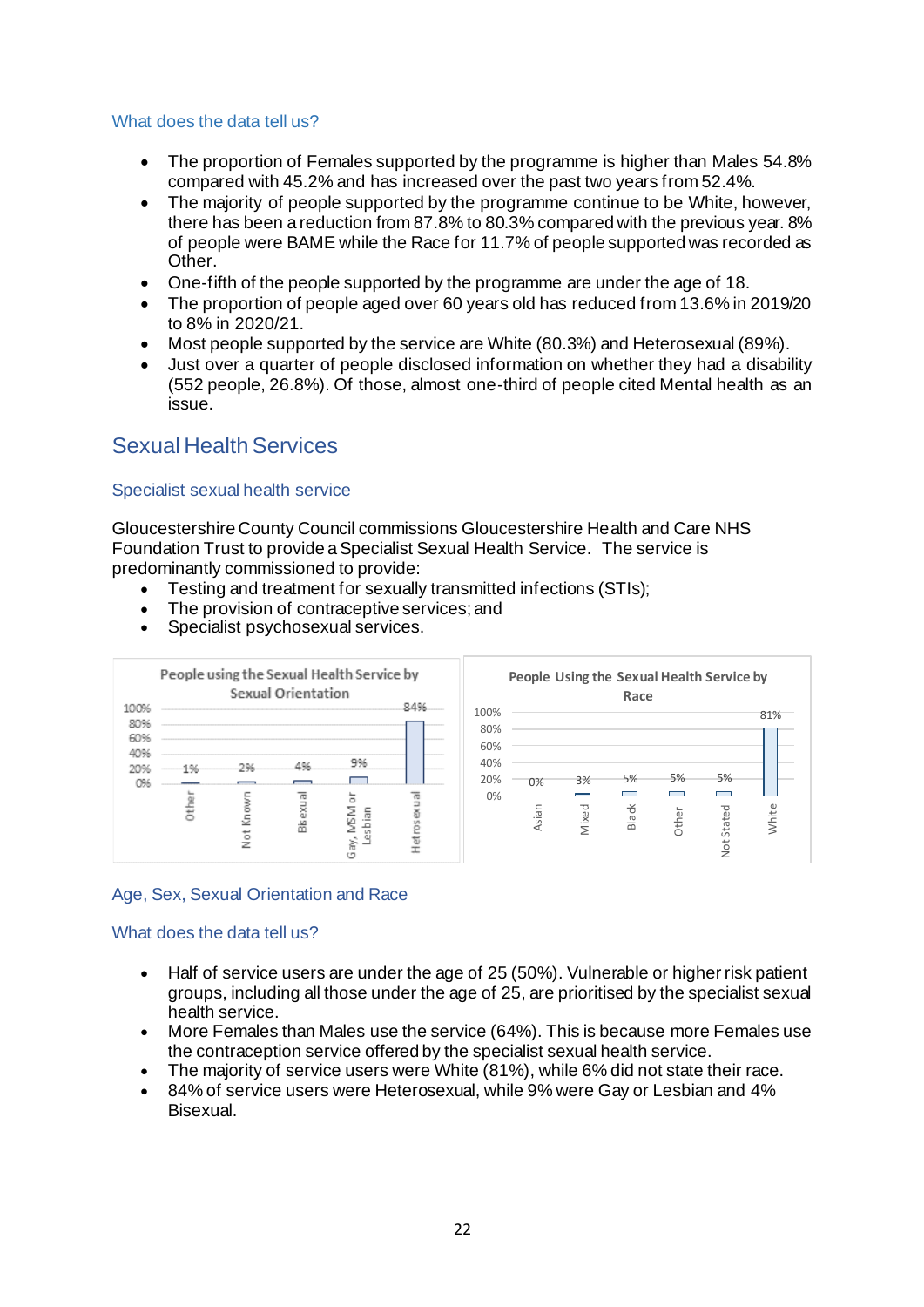#### Community HIV Testing, Support and Prevention

Community HIV support and prevention is provided in Gloucestershire by The Eddystone Trust who deliver services to those at higher risk of poor sexual health, including those at higher risk of HIV. This includes support to people living with HIV and their carers and community based targeted HIV testing.

During 2020/21, the national restrictions put in place due to the pandemic meant that delivering HIV testing face to face in the community was not possible. Instead, the provider offered HIV testing kits delivered via post and people were given support by telephone. As a result, the number of HIV tests carried out as part of this service during 2020/21 was significantly reduced.

There are a number of ways to access HIV testing in Gloucestershire. As well as through this service, a HIV test can also be accessed via the specialist sexual health service (either in person at a clinic, or online via their websit[e www.hopehouse.nhs.uk](http://www.hopehouse.nhs.uk/), via a primary care sexual health clinic, or through your GP.

#### Sex, Sexual Orientation and Race

#### What does the data tell us?

- In 2020/21, people accessing community based HIV testing were predominantly Male (97%) and Gay (92%). Whilst HIV testing through this service is open to everybody, it is targeted to those who may be at increased risk of HIV infection, including men who have sex with men (MSM).
- Most people receiving community based HIV testing were over the age of 25 (89%).<br>• 81% of people accessing HIV testing through the service were White. There was a
- 81% of people accessing HIV testing through the service were White. There was a reduction in Black people accessing this service during 2020/21 (5% compared to 35% in 2019/20).

#### What do we need to do?

We will carefully monitor take up of testing as service delivery returns to normal, to ensure that we are reaching those who are at risk, especially where there has been a significant change for a particular group in 2020/21 i.e. Black people accessing HIV testing.

### Public Health Nursing

The Public Health Nursing Service provides access to universal services for all children aged 0-19 years, and offers a more targeted and multi-agency approach to children and young people who may have more complex or additional needs.

The service is currently delivered by a Health Visiting Service for families with children aged 0-5 years resident in Gloucestershire, and a School Nursing service for children aged 5-19 years. Both of these contracts are with Gloucestershire Health and Care NHS Trust. These services focus on promoting the health and wellbeing through delivering the Healthy Child Programme, carrying out timely health and development reviews, screening and immunisations.

The services are delivered by a team of qualified Public Health Nurses, Community Nursery Nurses and members of the Health and Well-being Team across the County in locality areas.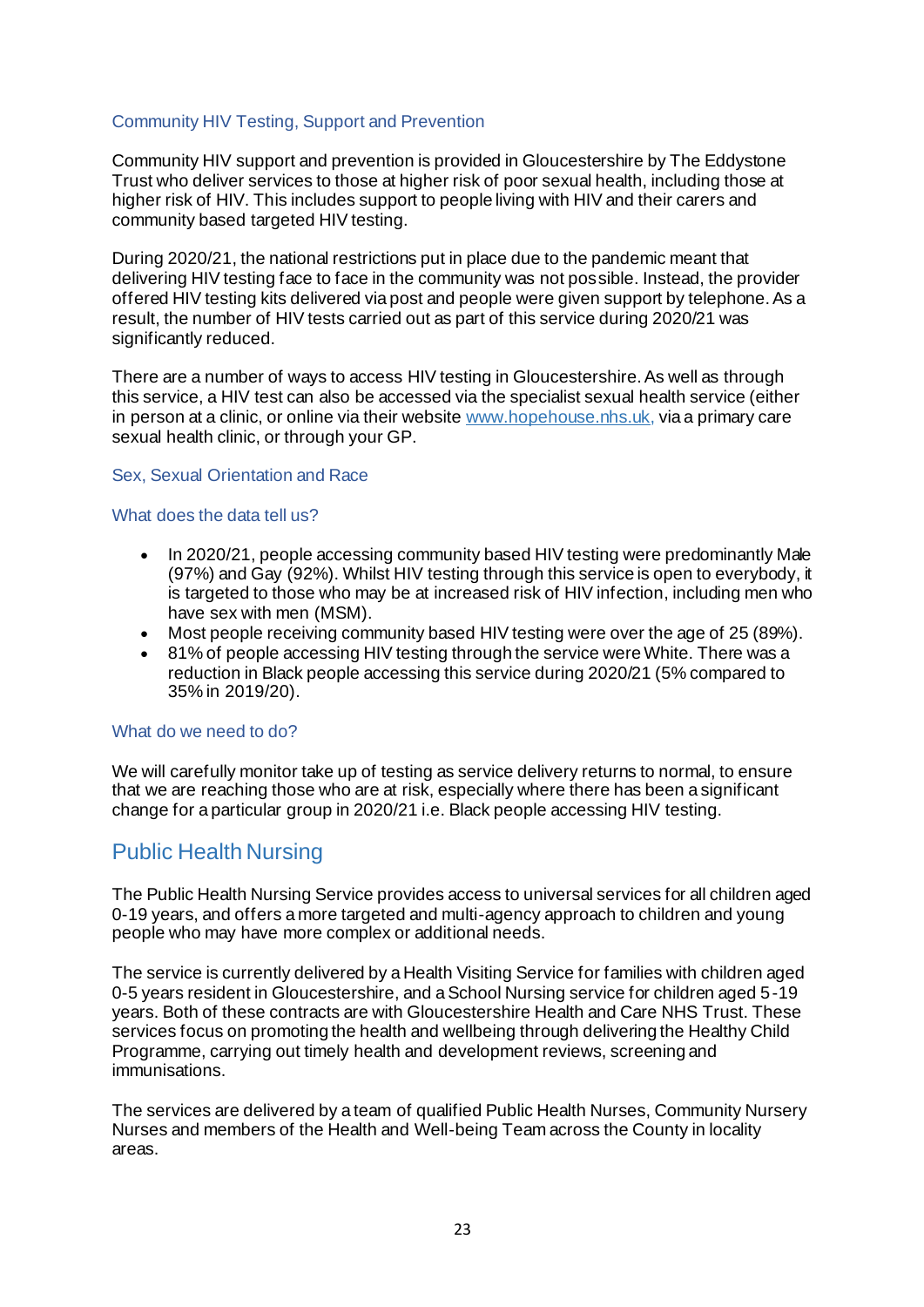In 2020/21 the service reached 72,889 children compared to 78,786 reported in 2019/20. This has been attributed to the number of school aged immunisations and screenings under the National Child Measurement Programme which were delayed because of Coronavirus.

#### Age and Race

|            | $0 - 5$<br>years | $6 - 19$<br>years | Total    |
|------------|------------------|-------------------|----------|
| 2019/20    | 32,831           | 45,955            | 78,786   |
| 2020/21    | 30,667           | 42,222            | 72,889   |
| Difference | $-2,164$         | $-3,733$          | $-5,897$ |



#### What does the data tell us?

- There was a marginally higher proprtion of Males in 0-5 year age group (52.3%) than in the 6-19 age group (50.6%). This is similar to the overall Male population for children of these ages (51.4% and 50.7% respectively).
- For Females, a slightly higher proportion engaged with public health nursing service between the ages of 6-19 compared with the 0-5 years group (49.3% compared with 47.7%). Again, this is very similar to the overall population of Females for the age ranges (48.6% and 49.3% respectively).
- Slightly more males than females engaged with public health nursing services overall; this is an increase from last year (51.3% from 49.5%).
- Race has been stated for 28% of the users of public health nursing. This was significantly higher within the 0-5 year old age group (40.7% compared with only 18.8% of the 6-19 year old age group).
- White All continues to be the largest ethnic group overall (66%)
- 5.7% of young people using public health nursing services stated their race to be BAME (Black, Asian, Minority Ethnic)

#### What do we need to do?

There is a significant gap in data relating to race for this service affecting our understanding of engagement with health visiting, weight measurement and immunisation. Lack of engagement by a particular ethnic group may require education and awareness raising by the service to reduce health inequalities developing in childhood and impacting young people now and in later life.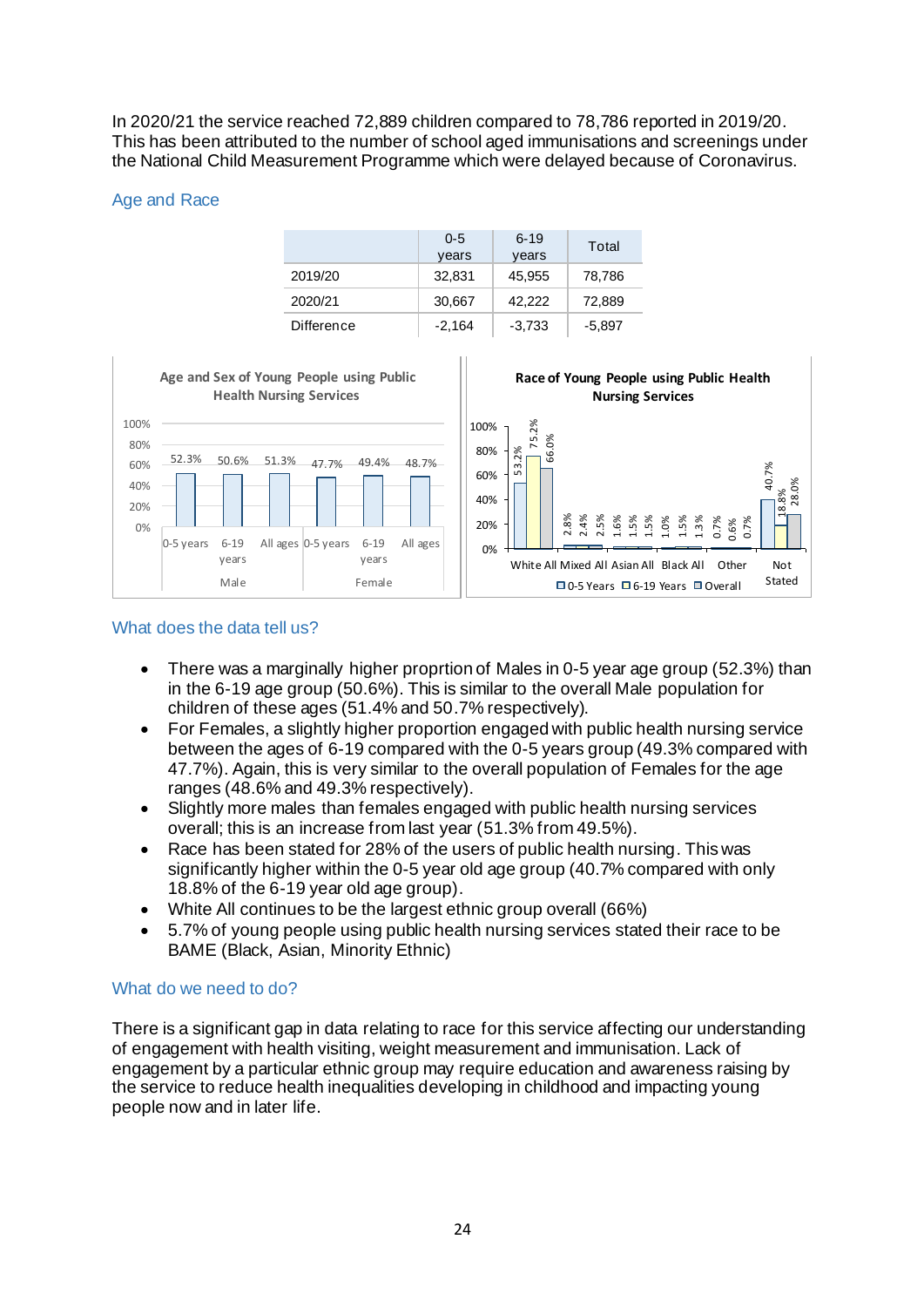# Children's Services

# Early Help Service

All children receive Universal Services, however, some children will need extra support in order to be healthy, safe and to achieve their potential.

Early Help is about getting timely and effective support to children, young people and their families who need it, and also focuses on how families can be supported to do things for themselves and build on their strengths.

Often families are best supported by practitioners who are already working with them, as well as other organisations and services within their local community. These organisations include health services, schools, learning providers, councils, charities and voluntary groups, children and family centres, the police, housing providers and many others.

The services we offer provide a range of advice guidance and support directly to families or other practitioners who are supporting them, alongside a range of targeted services where more help is needed.



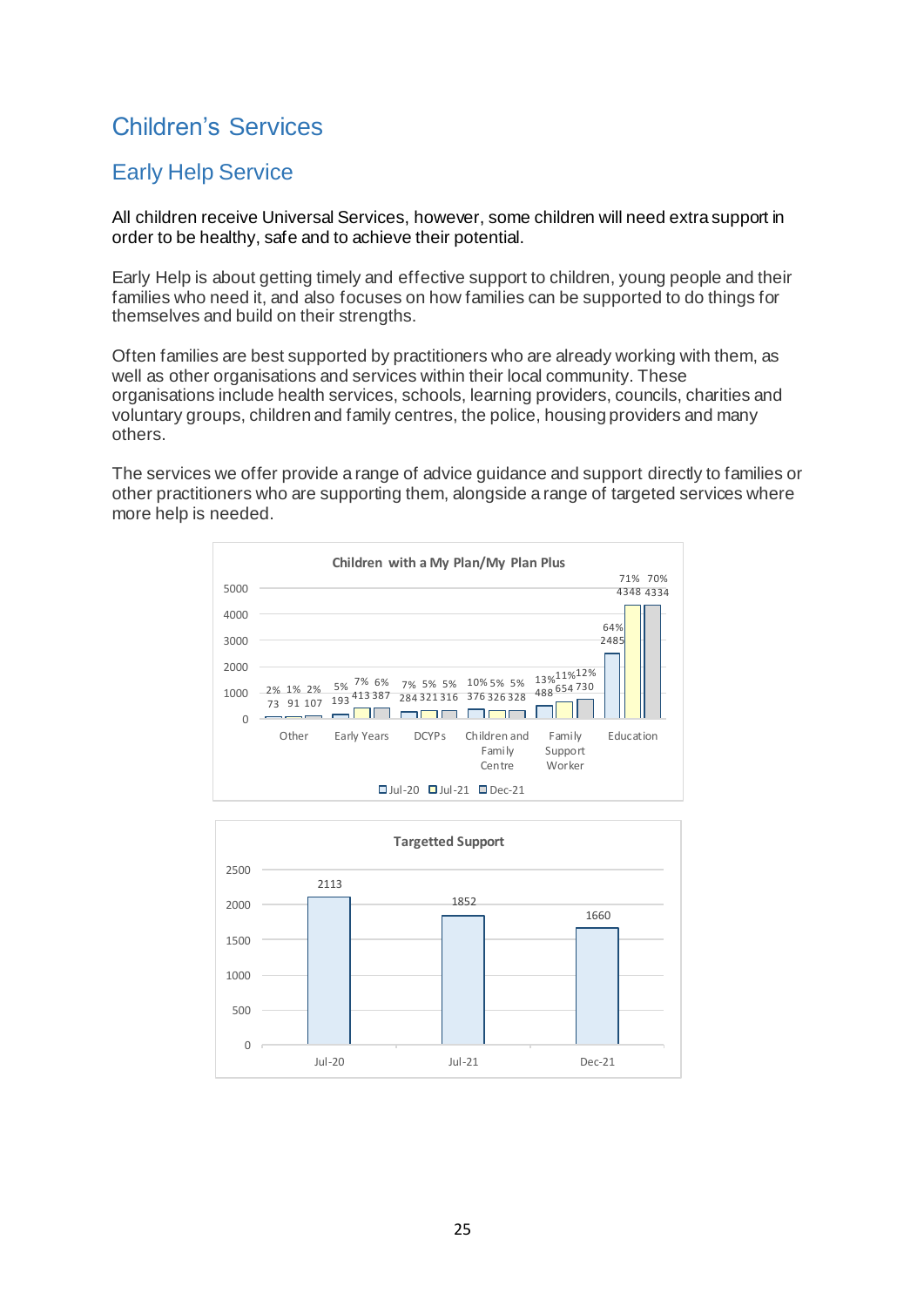#### What does the data tell us?

- We have seen a significant increase in children who are supported by ourselves of partners within the community through a My Plan or My Plan Plus. The number of children with a plan has risen from 3,903 at the end of the 2019/20 academic year to 6,559 at the end of December 2021 (up 68%).
- The most significant increase has been seen in children with plans open to Education. This rose from 2,485 children at the end of the 2019/20 academic year to 4,348 at the end of the 2020/21 academic year, an increase of 75%. By December 2021, the number of children with plans supported by Education continued to be high and remained at a similar level.
- The number of children receiving support from Early Years through a My Plan/+ more than doubled between the end of the 2019/20 and 2020/21 academic years (up 53%), although this had subsequently reduced slightly by December 2021.
- Plans held by a Family Support Worker have also doubled between July 2020 and December 2021 (up 49.6%).
- While the number of My Plan/+ have increased, there has been a decrease in the number of children receiving targeted support where more help is needed. My Plan/+, targeted support, social care and education, health and social care plan (EHCP) data all indicate that there are two distinct levels of need emerging:
	- o increased support in education through My Plan/+ and EHCPs
	- $\circ$  escalating support and protection, with numbers of children receiving targeted support work at an Early Help stage reducing and children open to Social Care, and in particular, with a protection plan or in care increasing.



#### Sex, Age and Race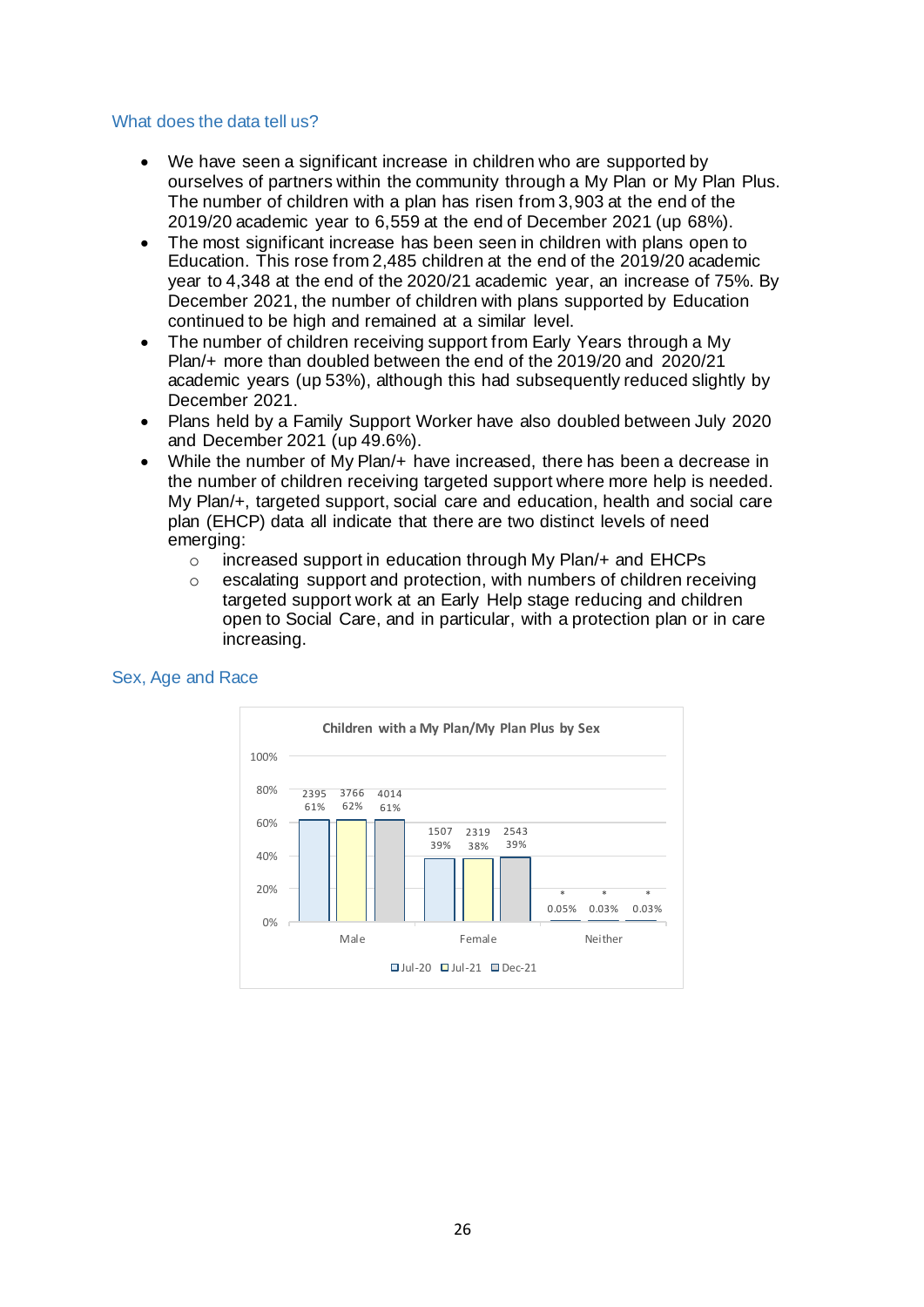



#### What does the data tell us?

- Males make up 51% of the 0-24 year old population in Gloucestershire. At the end of December 2021, 61% of the children with a My Plan/+ were Male and are therefore significantly over-represented compared to the population as a whole. This has not changed over the last 18 months during which demand rose substantially.
- There increase in with a My Plan/+ has impacted all age groups with the exception of children aged under 1 year old. The proportion of plans by age group has therefore remained relatively steady, changing by only 1-2% points.
- There was a higher proportion of children aged 5-9 and 10-15 years with a My Plan/+ compared with the overall population for those age groups (41.1% against an overall population of 21.4% and 41.1% against 25.1% respectively).
- The majority of children with a My Plan/+continue to be White. There has been slight growth in this category from 86.9% to 89.4% while all other groups have remained the same or reduced slightly.
- There has been a reduction in the number of children for whom race has not been obtained, from 106 children in July 2020 (2.7%) to 38 children in December 2021 (0.6%).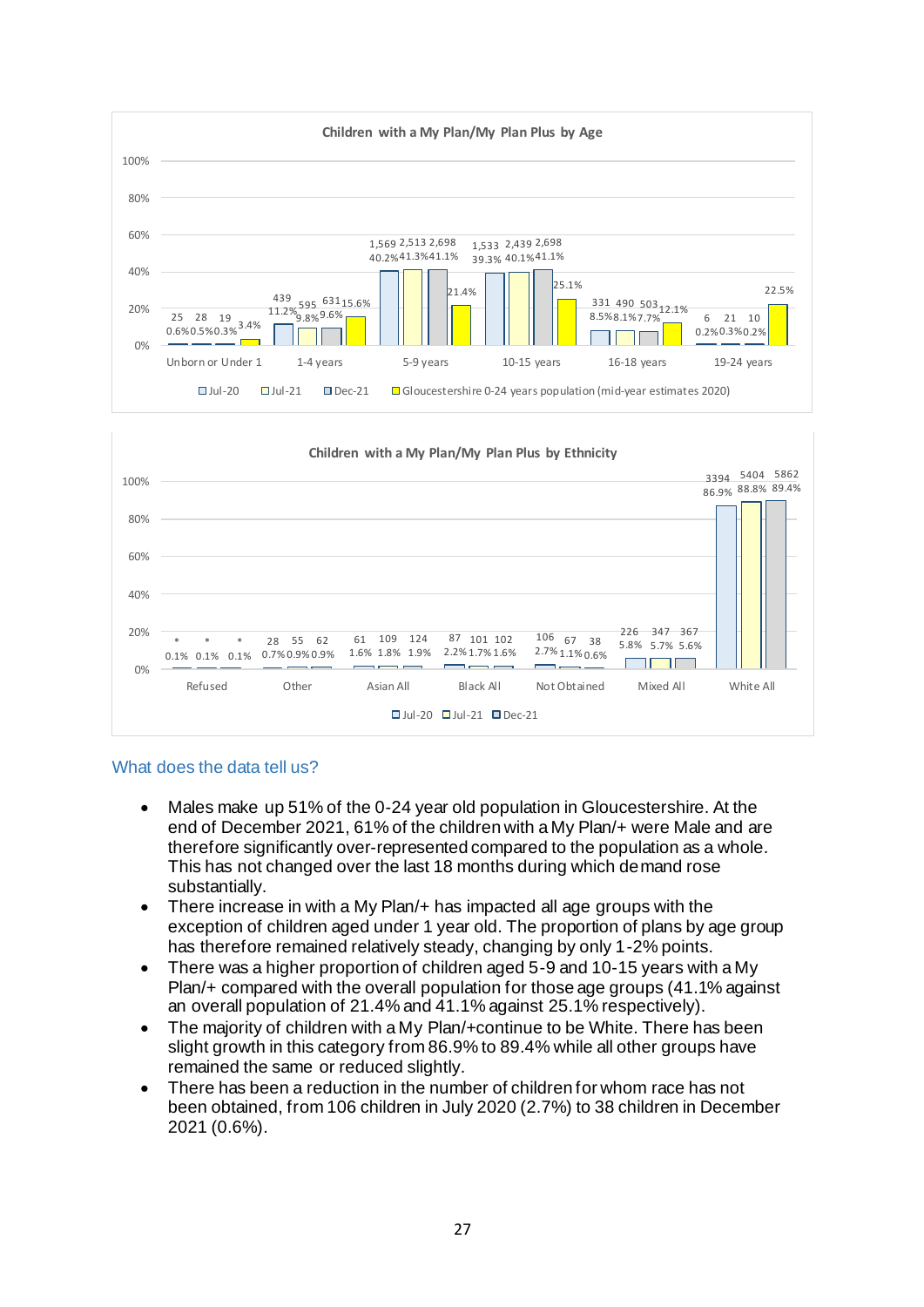# Children's Social Care

The Council delivers social care services to children with eligible needs through personal budgets, contracted provision and in-house services.

While young people cease to receive support from children's services upon reaching the age of 18, some young people aged 18 or over may continue to receive care and accommodation or post-care support (leaving care services) from Children's Services.

The Children's Social Care data presented below is taken at 31<sup>st</sup> January 2022 compared with the end of the last three financial years and includes all children receiving a service from social care including:

- Children in Need (CIN) (undergoing assessment of need or on a Child in Need plan)
- Children subject to a Child Protection Plan (CP)
- Children in Care (CiC)
- Care Leavers (CL)



#### What does the data tell us?

- There has been a 20.6% increase in the number of children across the service.
- The Children in Need category (children undergoing assessment and on a Child in Need plan) has seen the highest increase, up 34.5% from March 2021.
- However, when comparing current need with the end of the 2018/19 financial year (pre-pandemic), growth is at 8.7% overall and the categories of need which have seen the largest increases are children in care and young people receiving leaving care services (up 16.9% and 25.6% respectively).

#### Age, Sex and Race

|                   | Number of children open<br>to Social Care | % of children open to<br>Social Care | Gloucestershire 0-24<br>years population |
|-------------------|-------------------------------------------|--------------------------------------|------------------------------------------|
| Unborn or Under 1 | 304                                       | 6.7%                                 | 3.4%                                     |
| 1-4 years         | 743                                       | 16.3%                                | 15.6%                                    |
| 5-9 years         | 1,041                                     | 22.8%                                | 21.4%                                    |
| $10-15$ years     | 1,529                                     | 33.6%                                | 25.1%                                    |
| $16-18$ years     | 616                                       | 13.5%                                | 12.1%                                    |
| $19-24$ years     | 323                                       | 7.1%                                 | 22.5%                                    |
| Total             | 4.556                                     | 100.0%                               | 100.0%                                   |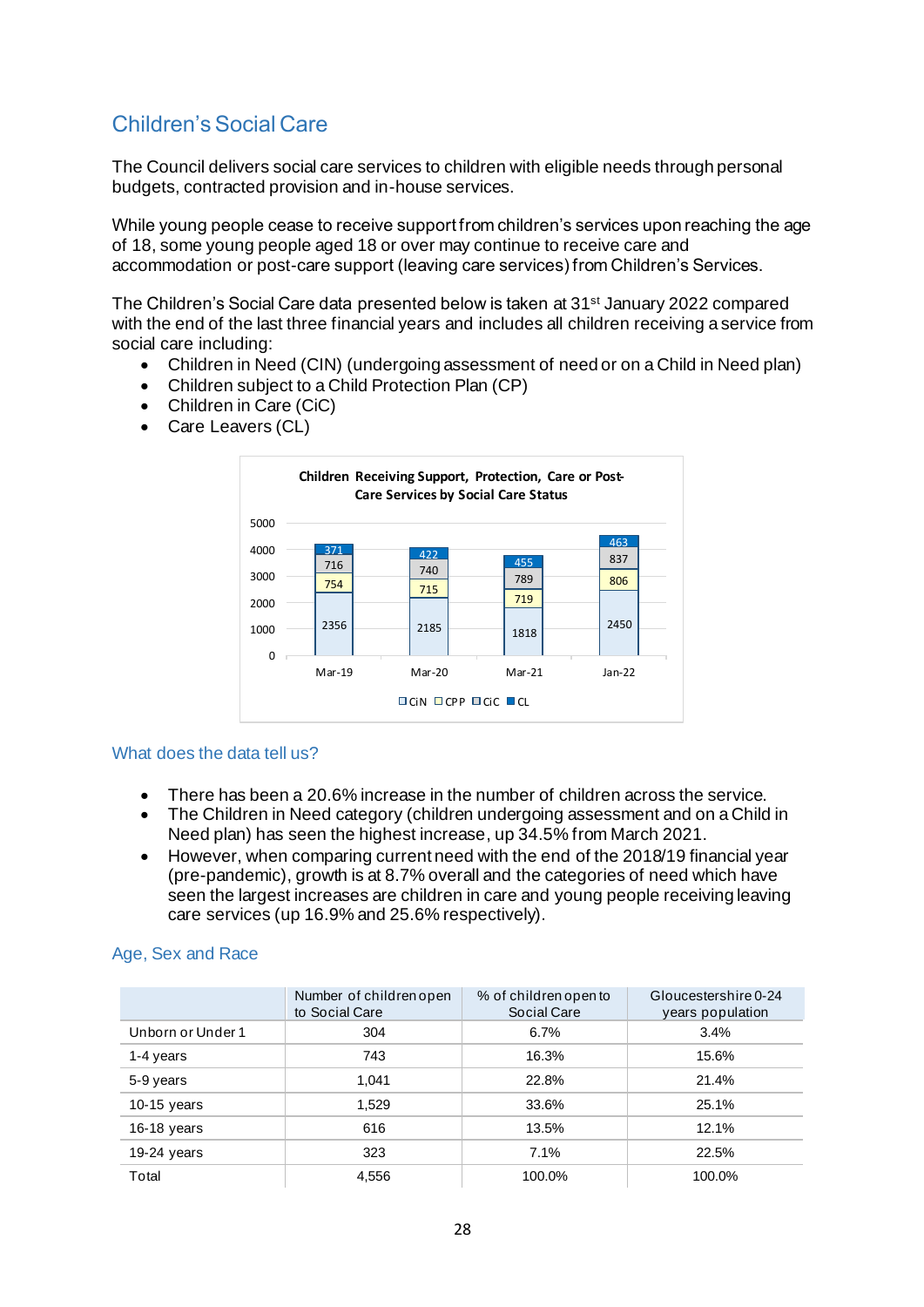

#### What does the data tell us?

- The largest proportion of children open to Social Care users are aged between 10-15 years (33.6%). This age band also has the largest proportion of children across the 0-24 years Gloucestershire population. 10-15 year olds account for around 40% of Children in Need (assessment and plans) and children in care, while one-third of children subject to a protection plan are in this age range.
- Slightly more Males than the overall Male population (51%) and than Females (47%) are open to Social Care but we do not see the same level of difference between sexes at this level of intervention as we do for children receiving Early Help support.
- White continues to be the largest ethnic group overall (78.7%).
- 12.4% of young people receiving Social Care services stated their race to be BAME (Black, Asian/Chinese, Mixed)
- The race for more children than in 2021 was recorded as Other/Not Known (7.9% up from 5.5%)
- There are 361 children who are open to Social Care and recorded as having a disability, 98 of these are held by the Disabled Children and Young People's Services team

#### What do we need to do?

The assessment of children and families, development of a support of protection plan and the care that we provide children who we look after should take into race into account and how cultural background may inform what is happening within the home or what factors need to be considered to ensure needs are being met appropriately. The gap in our knowledge for 7.9% of children receiving a Social Care service is therefore particularly important to address.

# Early Years Education

#### Age and Children's Social Care Status

- Just under two-thirds of eligible two year olds in Gloucestershire benefitted from Early Years education during the 2020/21 academic year (63%). This reduced for the second year, from 71% and 69% in the 2018/19 and 2019/20 academic years.
- Early Years take up is much higher for 3 and 4 year olds in Gloucestershire, although again this reduced slightly during to 2020/21 academic year from 96% to 93%. A similar dip was seen in the peer group average from 97% to 94.8%. Performance is in the upper middle quartile.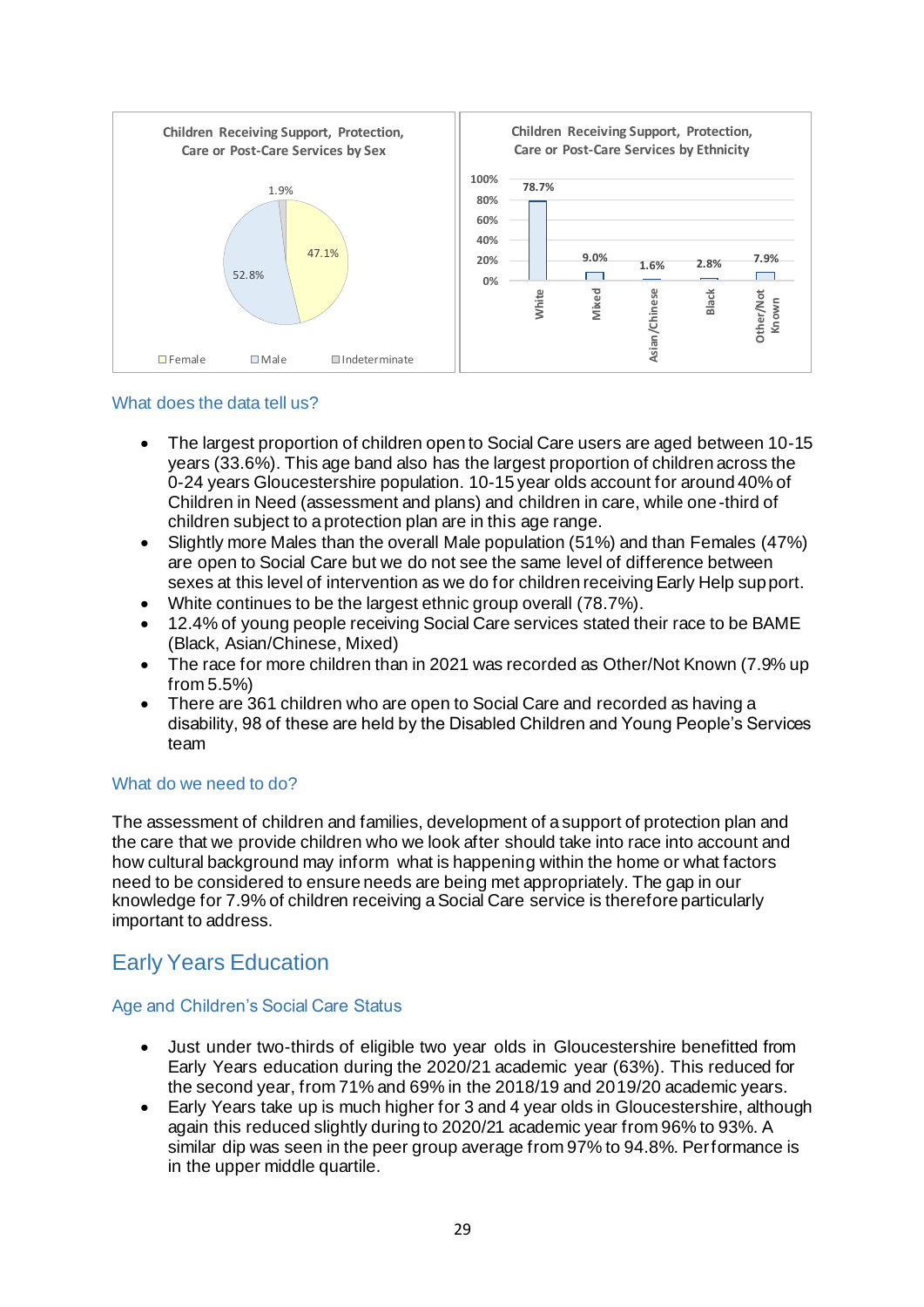• Two-fifths of children aged 2 years old open to Social Care, do not benefit from early Years Education (41%). Just under 20% and 15% of 3 and 4 year olds open to Social Care also aren't accessing Early Years education.

#### What does the data tell us?

- The reduction in takeup of Early Years education among eligible two year olds may reflect a reticence to have young children mix with larger groups during the pandemic. However, this is lower than the peer group average for the 2019/20 and 2020/21 academic years, with a higher proportion of eligible children attending Early Years settings during this period in other areas (78.3% and 69.5%).
- As at January 2021, a lower proportion of the 2, 3 and 4 year olds accessing Early Years education attended a Good or Outstanding setting than in other areas (92%). This places Gloucestershire in the bottom quartile for Good or better provision for 2 year olds and the lower middle quartile for 3 and 4 year olds.

#### What do we need to do?

In order to support Early Years education take up among vulnerable children, work is being undertaken to prioritise encouraging families engaged with Children's Social Care to access their entitlement of early education and childcare provision.

### **Schools**

Information about Gender and Race is collected in the school census that takes place in January each year. The data below reflects the latest information available from the January 2021 school census.

|        | Number of pupils | Percentage |               | Number of pupils | Percentage |
|--------|------------------|------------|---------------|------------------|------------|
| Female | 44.239           | 49%        | White         | 72,260           | 80%        |
| Male   | 45,660           | 51%        | <b>BME</b>    | 15.844           | 18%        |
| Total  | 89,899           |            | Not Obtained* | 1.210            | 1%         |
|        |                  |            | Refused       | 585              | 1%         |
|        |                  |            | Total         | 89,899           |            |

#### Gender and Race – All Schools

\***Note:** Race is only collected for pupils aged 5 and over.

#### What does the data tell us?

The gender split between girls and boys in schools generally reflects that of the population. However, there is a continued trend of there being significantly more Males than Females in our special schools (946 of 1,304, 73% based on the January 2021 school census).

#### Age and Vulnerability

Age of children is captured in each of the three school census' undertaken during the academic year. Towards the start of the 2021/22 academic year there were 90,254 children on roll at state funded schools in Gloucestershire (October 2021 school census).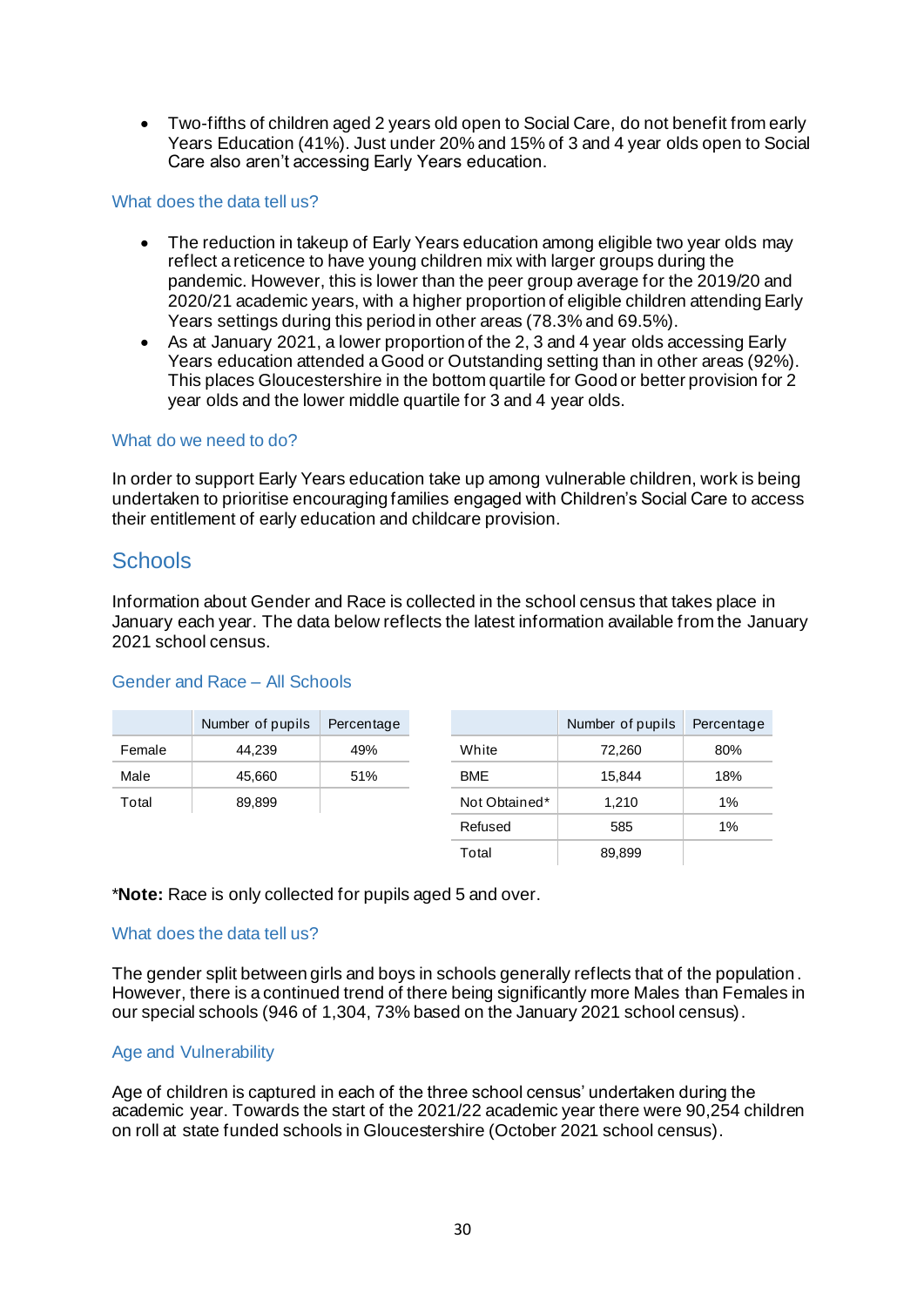



- Children aged 11 years formed the largest year group with almost 1,000 more pupils than those aged 15. This impacts the class intake of senior schools and potentially class sizes.
- There were 1,367 children receiving education at Special schools in October 2021. This is following an increasing trend up by one-fifth since January 2019 (22.7%), although more specialist provision is needed.
- At end of December 2021, the number of pupils eligible for Free School Meals in Gloucestershire was 17,565. This equates to one-fifth of pupils on roll (19.4%) and is an increase of 23% since March 2020.

# Education Health and Care Plans

An education, health and care plan (EHCP) is for children and young people aged up to 25 who need more support than is available through special educational needs support. EHCPs identify educational, health and social needs and set out the additional support to meet those needs.

4,806 children and young people had an Education Health and Care plan (EHCP) at the end of December 2021. This equates to a rate of 27.3 per 1,000 population and represents an increasing trend. This reflects the national trend where the number of children and young people with statements or EHCPs has increased year on year for the last decade. Gloucestershire has a marginally lower rate of EHCPs than our peer group average (28.0).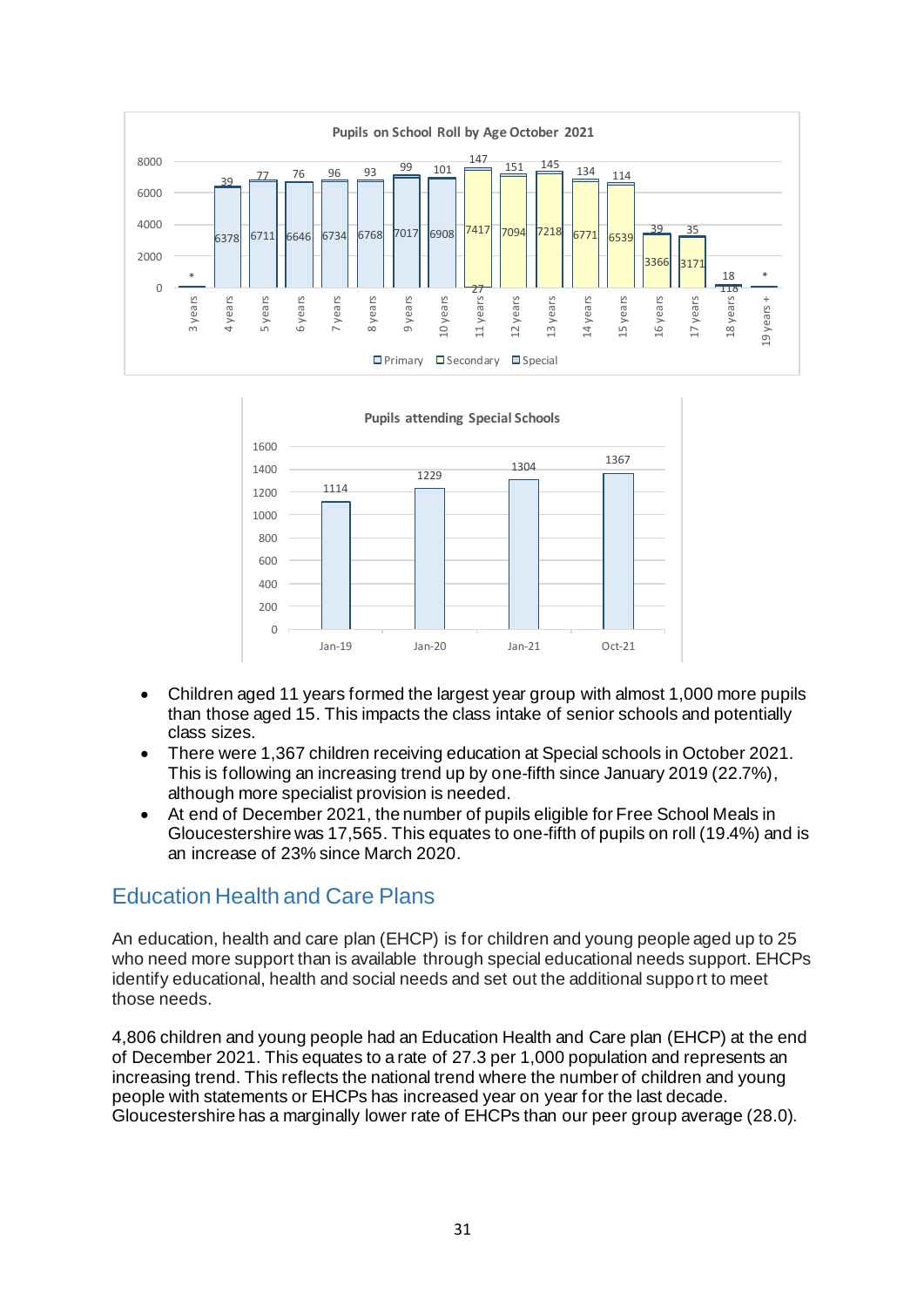There continues to be unprecedented demand for EHCP Assessments. In 2020/21, requests for assessment rose by 18% compared to the previous academic year (820 compared with 695). By the end of December 2021, we had received more requests for assessment during the 2021/22 academic year to date (Sep-Dec 2021) than over the same period in 2020 (287 compared with 207).

So far this academic year, there have been slightly fewer EHCPs issued compared with the same time last academic year (231 compared with 215). However, as the service works through assessment requests, there is expected to be a continued growth in the number of children who are issued with EHCPs. There is also a lack of specialist provision available which means some children are remaining in mainstream school places which are unsuitable for their needs.

#### Age, Sex Mental Health and Social Care Status

#### What does the data tell us?

- Of the 4,806 children and young people with an EHCP, 5.2% are Children in Need, 1.4% are subject of a Child Protection Plan and 4.1% are children in care.
- Three-quarters of children with an EHCP plan at the end of 2020/21 were Male (74%). This has remained similar over time.
- Just over one-third of children with an EHCP are aged 11-15 years and 5-10 years (36.5% and 35.0% respectively). Previously, 5-10 year olds formed the largest group to have an EHCP.
- While an increased support need for older children appears to have been apparent earlier with the proportion of children aged 11-15 years forming the largest group of children with an EHCP in 2020/21, there is now an emerging need for EHC assessment among younger children. Of the requests for assessment received between September and December of the 2021/22 academic year, the largest proportion is for children aged 5-10 years, followed by under 5's.
- Moderate learning difficulty (26.7%) continues to be the most prevalent need recorded in a child and young person's EHCP, followed by Social, Emotional and Mental Health needs (22.2%) and Autistic Spectrum Disorder (19.2%).

# Permanent Exclusions from School

Gloucestershire has historically had a higher proportion of permanent exclusions that the comparator group average. However, this has been following a reducing trend for the last four years (from 0.17% in the 2016/17 academic year to 0.07% in 2020/21) and the gap between us and our peer group is narrowing.

Note: permanent exclusions were lower during the academic years 2019/20 and 2020/21 due to periods where schools were closed for lockdown. Decisions to exclude are made by the individual schools themselves and all follow Department for Education guidance.

The Local Authority continues to work closely with Head Teachers and Governors. As part of this, we support schools to understand their responsibilities and accountabilities. This is with a key focus on inclusion and preventing exclusion; this can be tailored to a school's specific needs.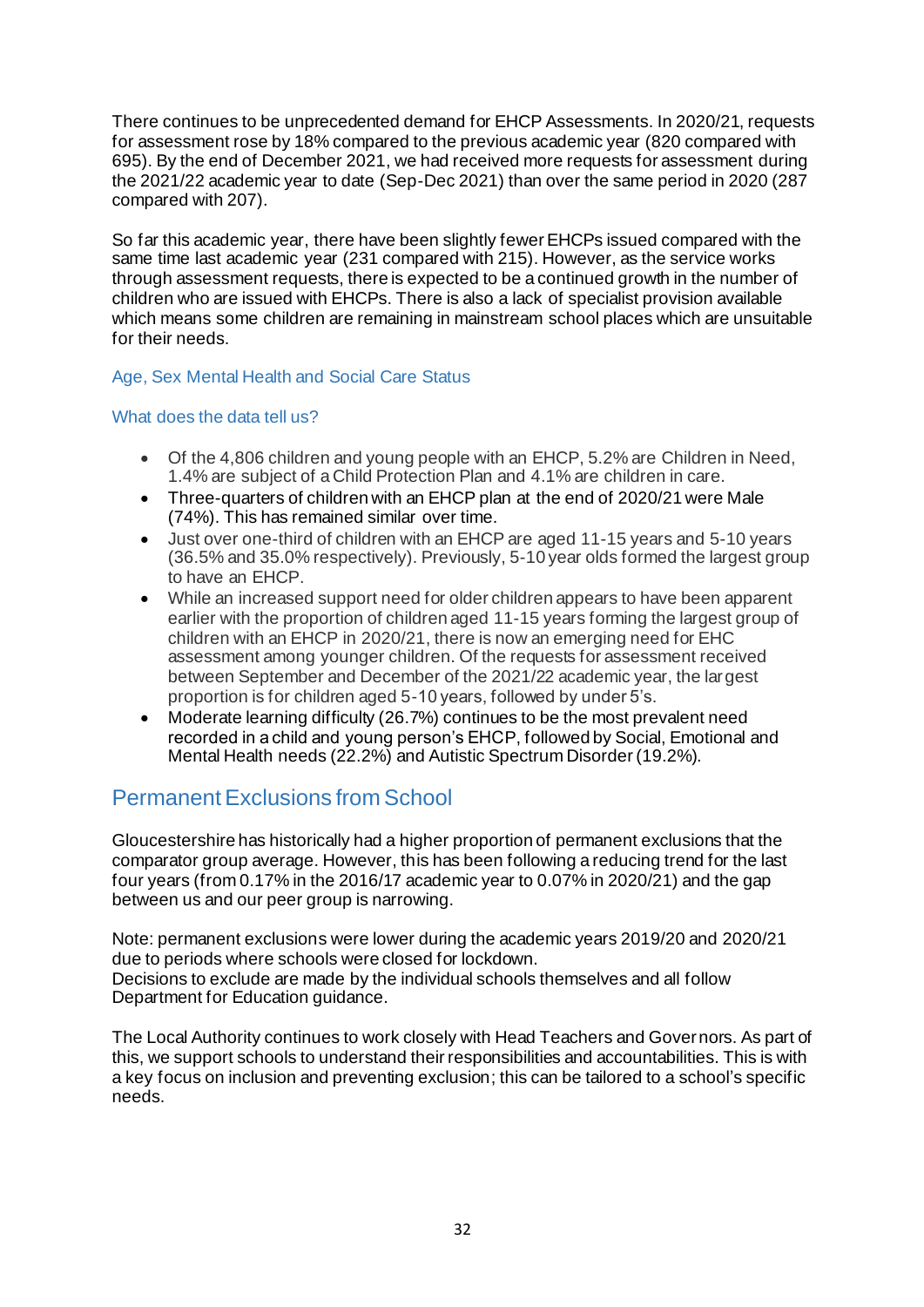

#### Sex, Economic Need, Educational Need, Race



#### What does the data tell us?

- There was mass closure of schools during both the 2019/20 and 2020/21 academic years in response to the Covid-19 pandemic. However, permanent exclusions reduced in 2020/21 (down 19.2%, 59 exclusions compared to 73).
- Slightly more Males than Females were permanently excluded in 2020/21
- More pupils from a deprived background or with additional educational needs were permanently excluded than their peers
- There are more exclusions in secondary school compared with primary settings.
- Due to the number of pupils who were permanently excluded for whom their race was not classified, it is not clear whether there is a disproportionately higher number of pupils who are BAME excluded compared to White British students.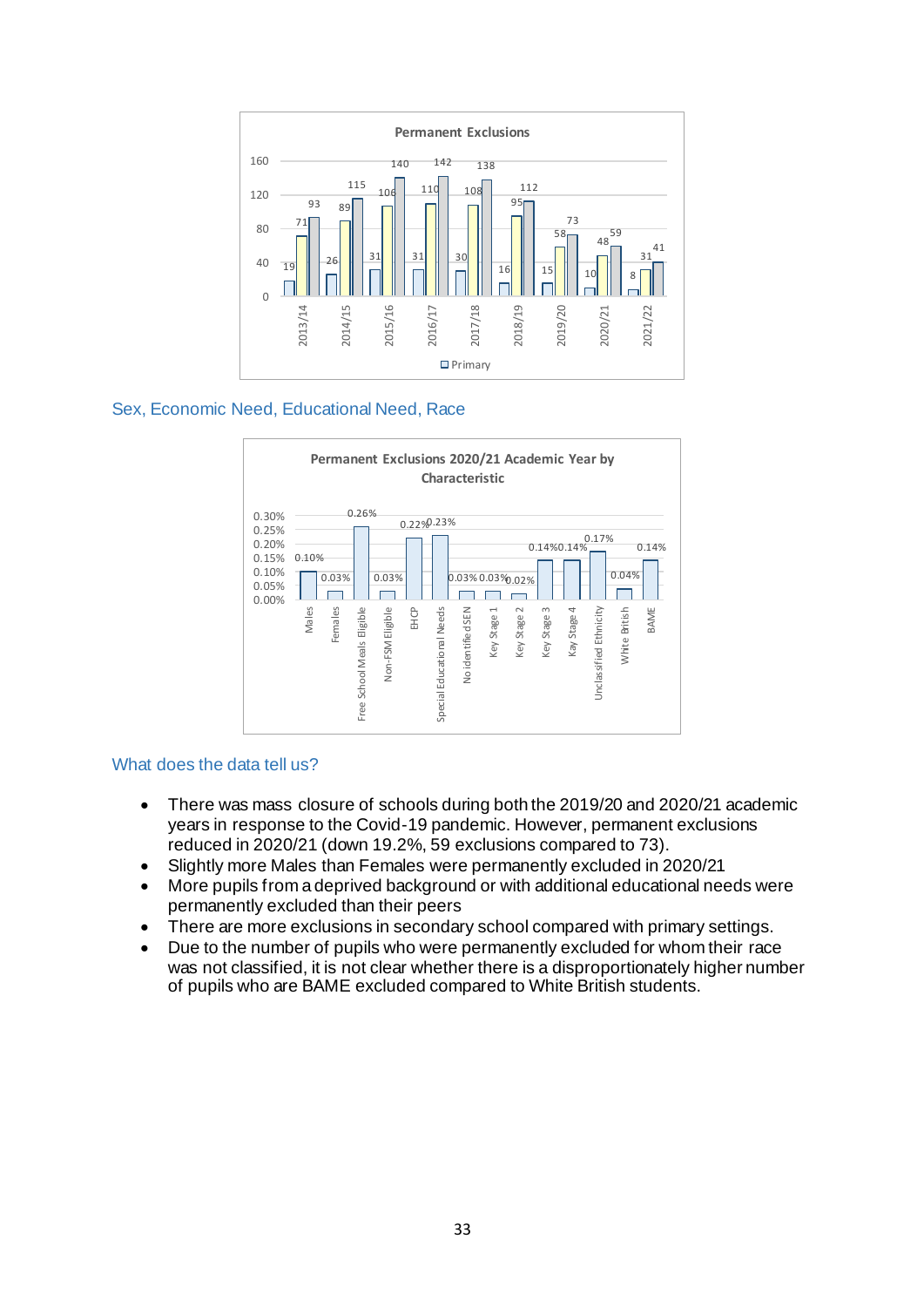# Suspensions from School

#### Sex, Economic Need, Educational Need, Race



#### What does the data tell us?

- Gloucestershire had a slightly higher proportion of suspensions than the peer group average during than 2018/19 and 2019/20 academic years, placing us in the lower middle quartile.
- As with permanent exclusions, more Males and pupils with additional educational needs were suspended than their peers.
- Pupils at Key Stage 4 experienced the highest proportion of suspensions, with behaviour in the classroom and missed schooling potentially impacting GCSE outcomes for these young people.
- Again, race was not classified for the majority of pupils who were suspend.

#### What do we need to do?

There is a significant gap in data relating to race affecting our understanding of both suspensions and permanent exclusions. This means that we are unable to determine whether there are different approaches being depending on a pupil's race both in terms of support needs being identified and addressed and consequences applied to behaviours.

# Youth Support

The Gloucestershire Youth Support team provides a range of services targeted at vulnerable young people. These services are aimed at young people aged 10-18 years old (or up to 25 years if the young person has special needs). All young people supported by the service receive support through blended models of delivery.

The figures below are taken from a snapshot of caseloads from December 2021, when there were 652 young people receiving a service from the Youth Support team. This is lower than as at December 2019 (770 young people, pre-pandemic), primarily due to the lower number of referrals received during the lockdown periods.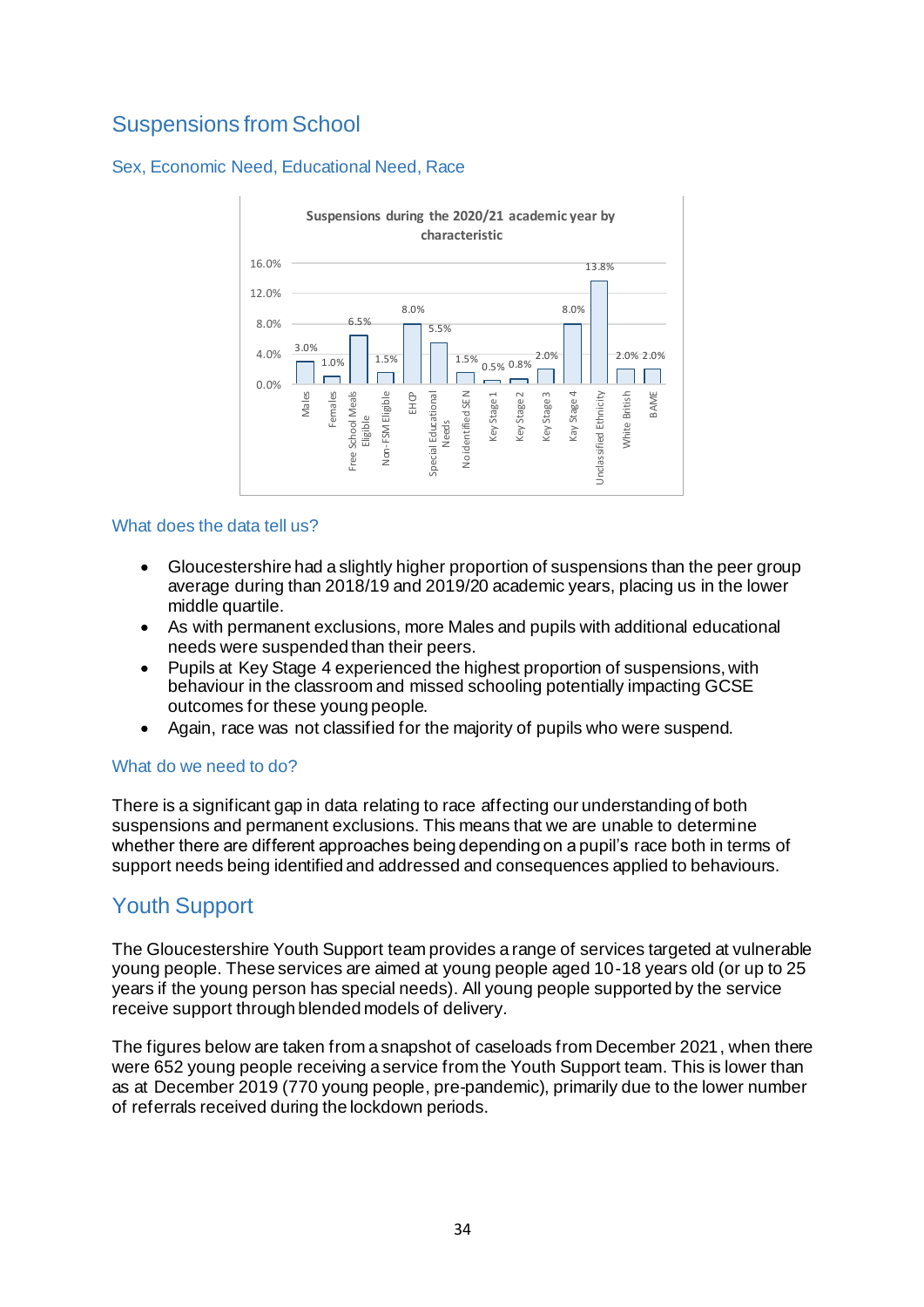#### Age, Sex and Race



#### What does the data tell us?

- 14-19 year olds only make up 37.4% of the 10-25 year old population in Gloucestershire but account for 89.9% of the young people receiving a service from the Youth Support team.
- There has been a reduction in the proportion of 20-25 years olds open to the Youth Support team over the last two years (4.3% down from 9.2% in December 2019).
- 3 in 5 young people are Male (60%) while 2 in 5 are Female (40%)
- 78.8% of young people receiving a Youth Support service are White British, while 18.0% are BAME.
- The race was not known or unanswered for 3.2% of young people.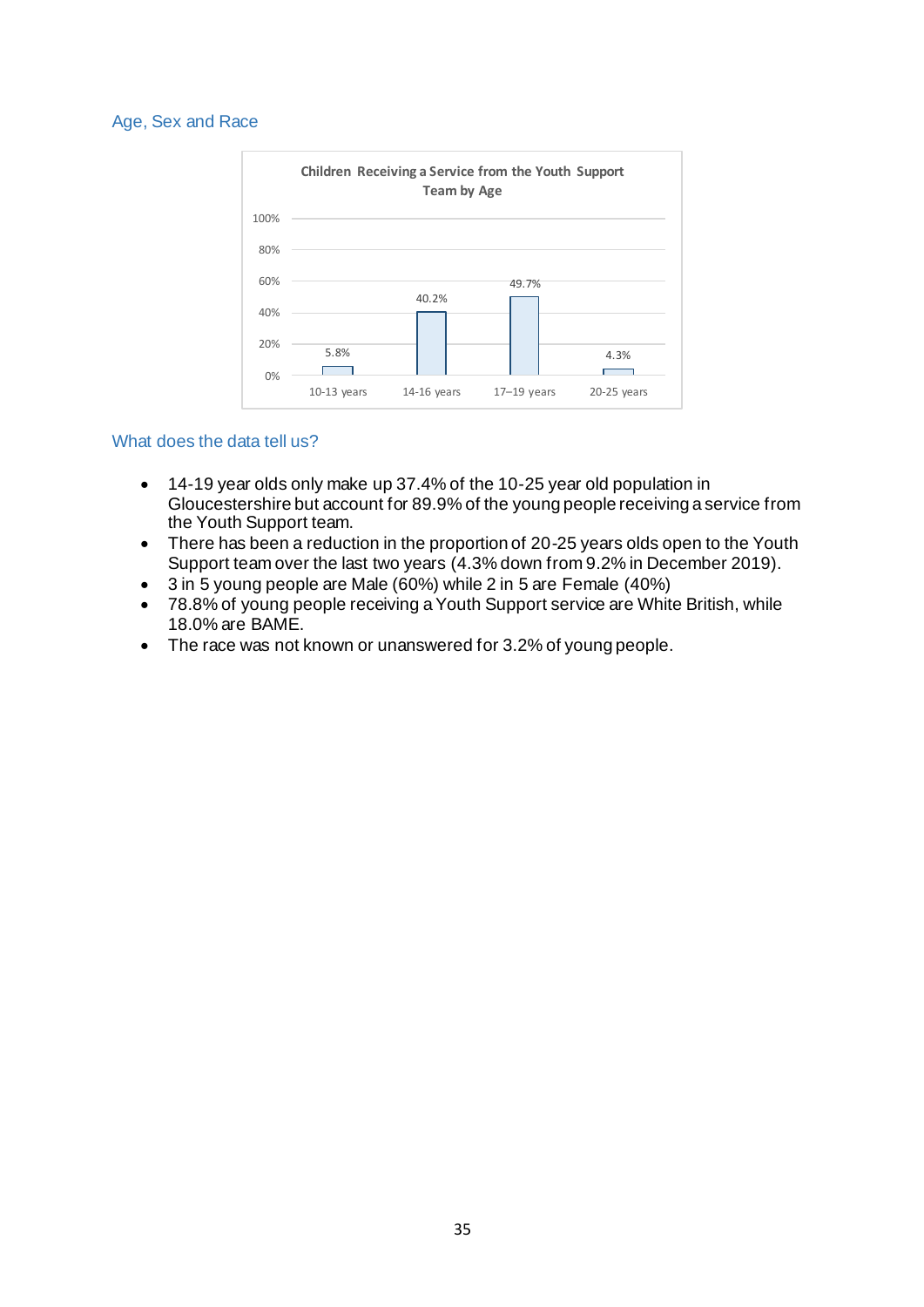# Economy, Environment and Infrastructure

# Library Services

Gloucestershire Library service undertook a customer engagement exercise during May and June 2021 to understand how the COVID-19 pandemic has affected resident's use of library services and particularly how the pandemic has affected use by those with protected characteristics.

Sex, Age, Race, Disability, Sexual Orientation and Religion or belief

#### What does the data tell us?

Note: provision of this information was at the discretion of the respondent. For those that completed the equality monitoring data the information tells us the following:

- The overwhelming majority of survey respondents were White (97.6%), while 0.3% were Black, 1.3% were Asian and 0.7% were of Mixed race. 0.7% of respondents categorised themselves as Other in relation to race, 0.1% as Traveller: Irish/Gypsy, Roma and 0.03% as Arabic.
- 71.2% were Female, 28.6% were Male and 0.2% identified as Other.



- Almost one-fifth of respondents consider themselves to have a disability, long term illness or mental health condition (18.6%).
- Most people who responded identified themselves as Heterosexual (94.3%), while 0.8% identified as Gay Woman, 0.4% identified as Gay Man, 2.0% identified as Bisexual and 2.5% as Asexual.
- Of those that completed the form, half identified as Christian (51.8%), 0.3% as Muslim, 0.3% as Jewish, 0.6% as Hindu, 0.7% Buddist and 35% as No Religion.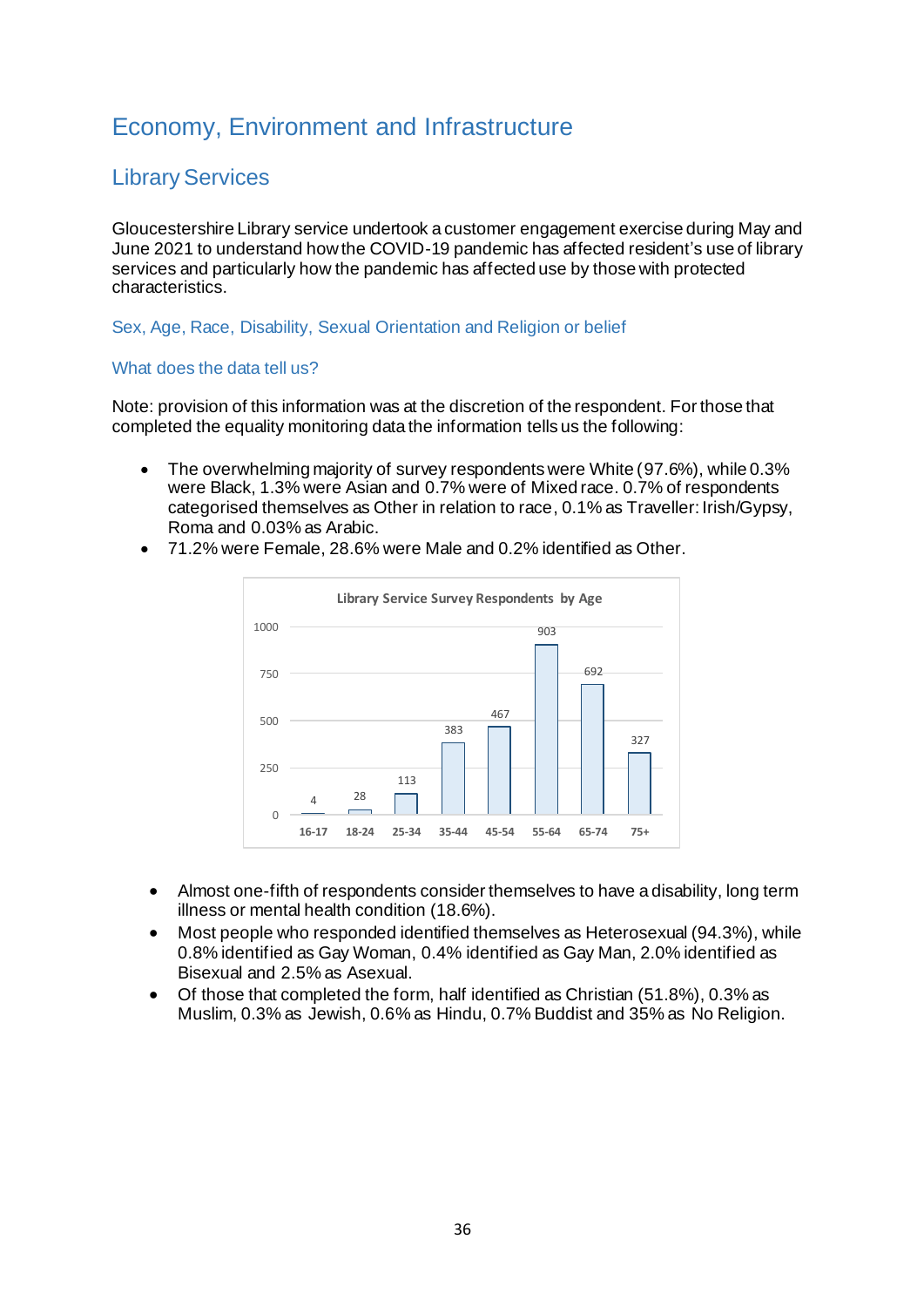

#### The following data is drawn from information about our active borrowers

#### What does the data tell us?

- More Females use our services than males. However, information relating to Sex is not recorded for the majority of active library borrowers (67%).
- Around one-third of borrowers are aged under 25 or over 65 years old (31.4% and 31.6% respectively).

We use information about library users to help ensure stock provision and services continue to be relevant to changing needs. Library stock is purchased to cover wide ranging and comprehensive areas of interest and to also promote equality and diversity.

Provision of activities for children and families is a core element of the library service. Our activities promote inclusion and we have hosted Baby Bounce and Rhyme using sign language and in foreign languages. Over the past year we have also hosted a Drag Queen Storytime which aims to inspire a love of reading whilst teaching deeper lessons on diversity.

Libraries offer events and activities for older people to help reduce social isolation, with specific sessions aimed at supporting people suffering from long term illness or a mental health condition.

Libraries have also introduced "quieter times" to enable people to choose to use libraries when there is less noise and bustle.

In order that our services are accessible to all and not just through a physical visit, our estock, virtual reference library and online activities can be accessed remotely through mobile devices and computers.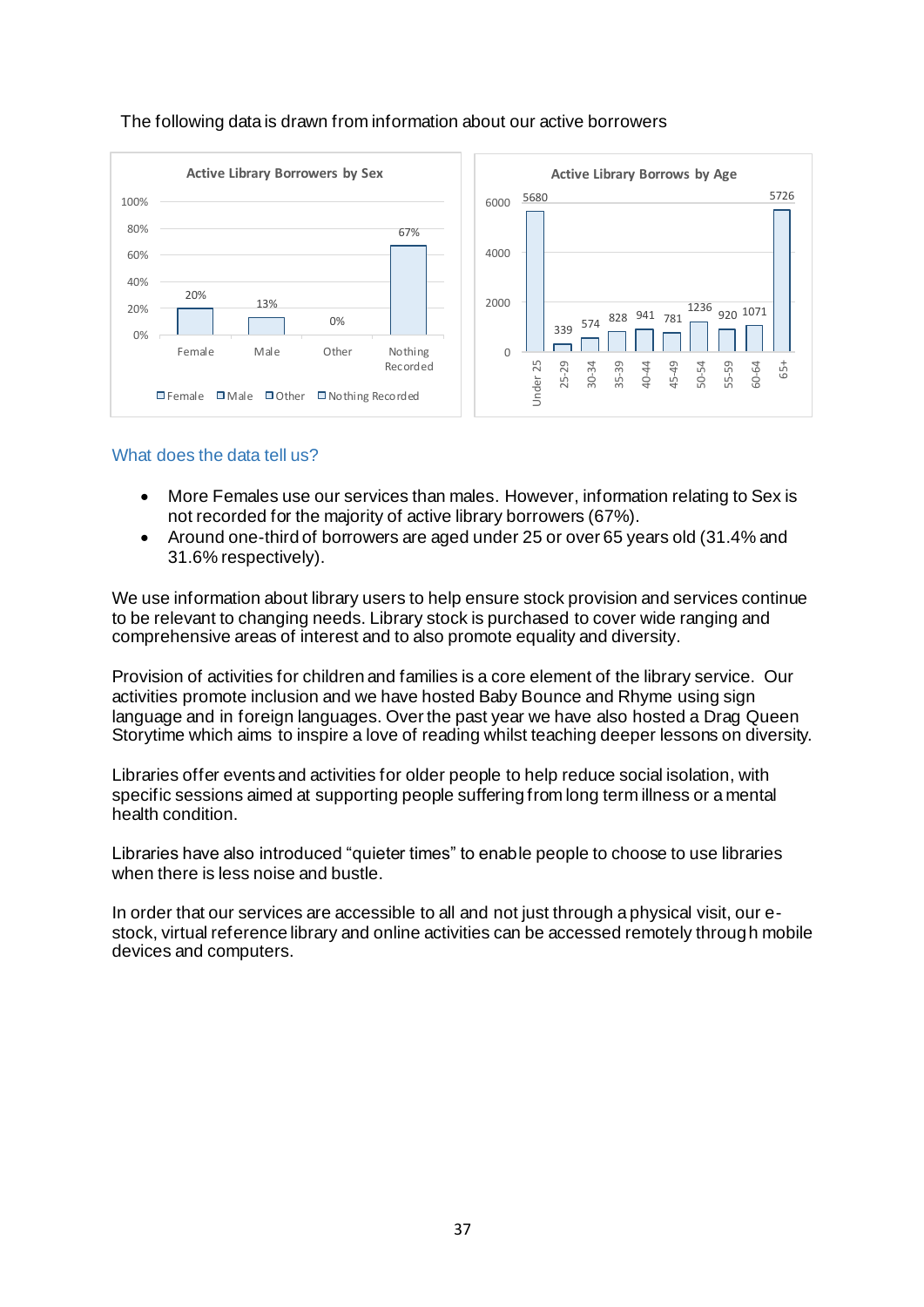# Community Safety - Gloucestershire Fire and Rescue Service

## Safe and Well Visits

Throughout 2020/21, GFRS have followed National Fire Chiefs Council strategic intentions to limit face to face activity to those people who have been identified as at very high risk of fire, or referrals from partner agencies for their high risk residents. The change to working practices has limited the number of Safe and Well visits being carried out by whole-time watches over the period. Advice on home fire safety and more comprehensive Safe and Well support has been provided by telephone throughout the pandemic alongside a small number of face to face visits. On average 83% of contacts were with people considered to be in high risk groups.

Face to face visiting began to resume as restrictions lifted during Quarter 2 of 2021/22 although recovery has been slow. A full breakdown of Safe and Well visits by demographic will be available in next year's report.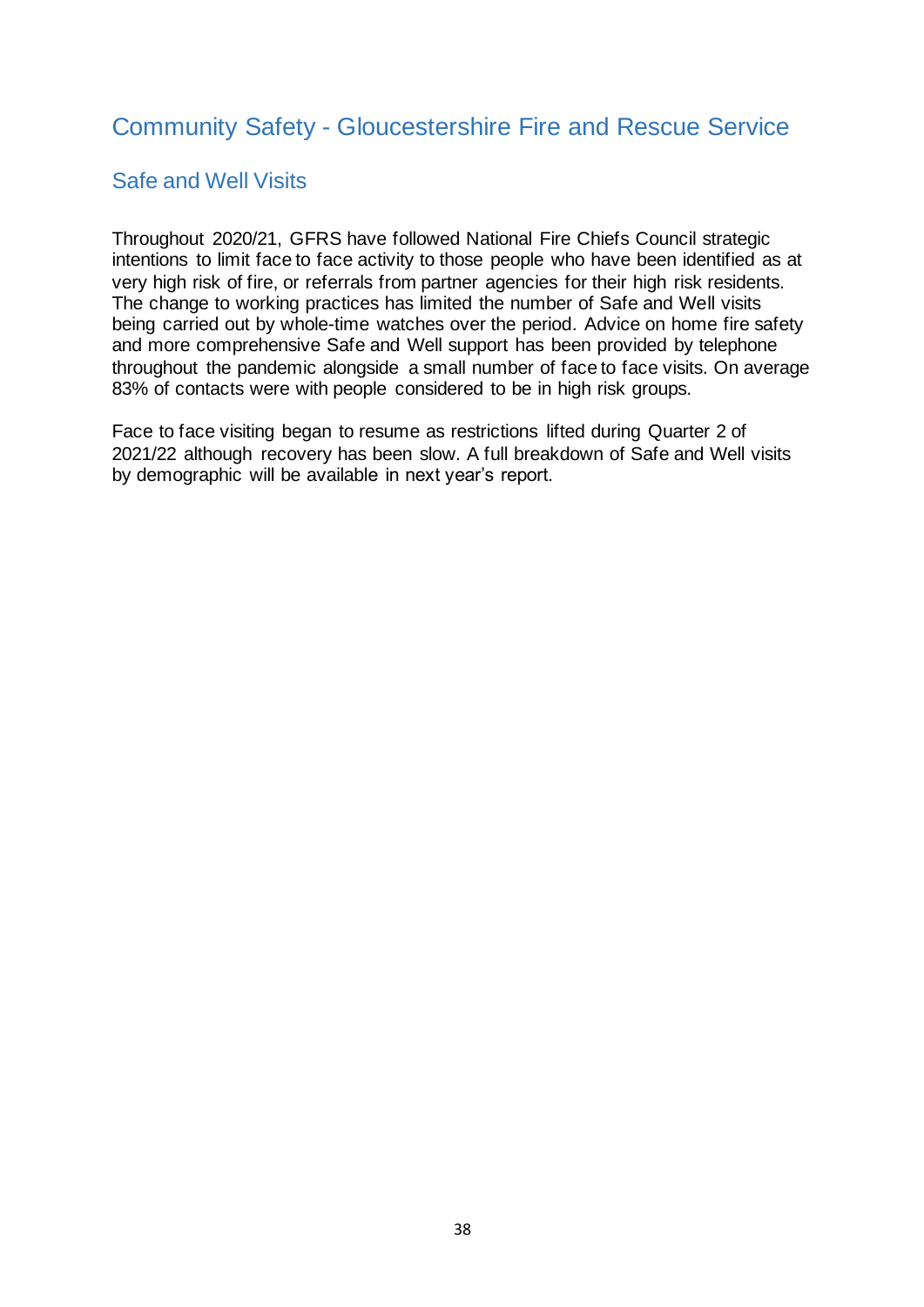# Corporate Resources

# Complaints and Compliments - Children's Social Care

|                       | 2018/19 | 2019/20 | 2020/21 |
|-----------------------|---------|---------|---------|
| Stage 1<br>Complaints | 178     | 199     | 239     |
| Compliments           | 166     | 147     | 237     |

The number of formal Social Care complaints received in 2020/21 increased by 20.1% (239 Stage 1 complaints, compared to 199 in 2019/20). The top three reasons for complaints were communication, staff attitude and unwelcome/disputed decision.

Barnardo's continues to provide an advocacy service, which supports young people in complaining about the service they receive from Children's Services. Their advocates are familiar with the Council's complaints processes, and information about the service is included on the Children's Services complaints page of the Council's website. Young people are also supported by Barnardo's in raising concerns, informally, with the social worker or team with whom they are working. Of the 11 young people who raised comments and complaints this year, 7 were supported by advocates in making their complaints. 3 young people used the Mind of My Own app to raise concerns.

Compliments also increased during 2020/21, up 61% from 147 to 237.

What does the data tell us?

- The majority of complaints were received from Parents (either directly or via an MP, councillor or legal representative) (189). Foster Carers and Special Guardians made 23 complaints and 7 complaints were from children and young people (either directly or via an advocate).
- 130 compliments were received from Carers, prospective Carers, Parents or other family members. 10 compliments were received from children.
- 81% of complainants were White British.
- Where stated, two-thirds of complainants were Female (63.5%, while one-third were Male (35%). A small proportion of people indicated that they would prefer not to disclose their Sex (1.5%).

### Complaints and Compliments - Adult Social Care

|             | 2018/19 | 2019/20 | 2020/21 |
|-------------|---------|---------|---------|
| Complaints  | 139     | 138     | 92      |
| Compliments |         | 228     | 158     |

We saw a reduction in compliments and complaints in 2020/21. This may be due to restrictions in family and friends being able to visit loved ones in receipt of care during this period.

The majority of compliments received were related to high levels of professionalism, the information and advice provided and the friendly manner and positive outlook of staff. Many service users also commented on how supportive staff were in a time of crisis.

Around half of complaints related to quality or appropriateness, frequency or charge for service.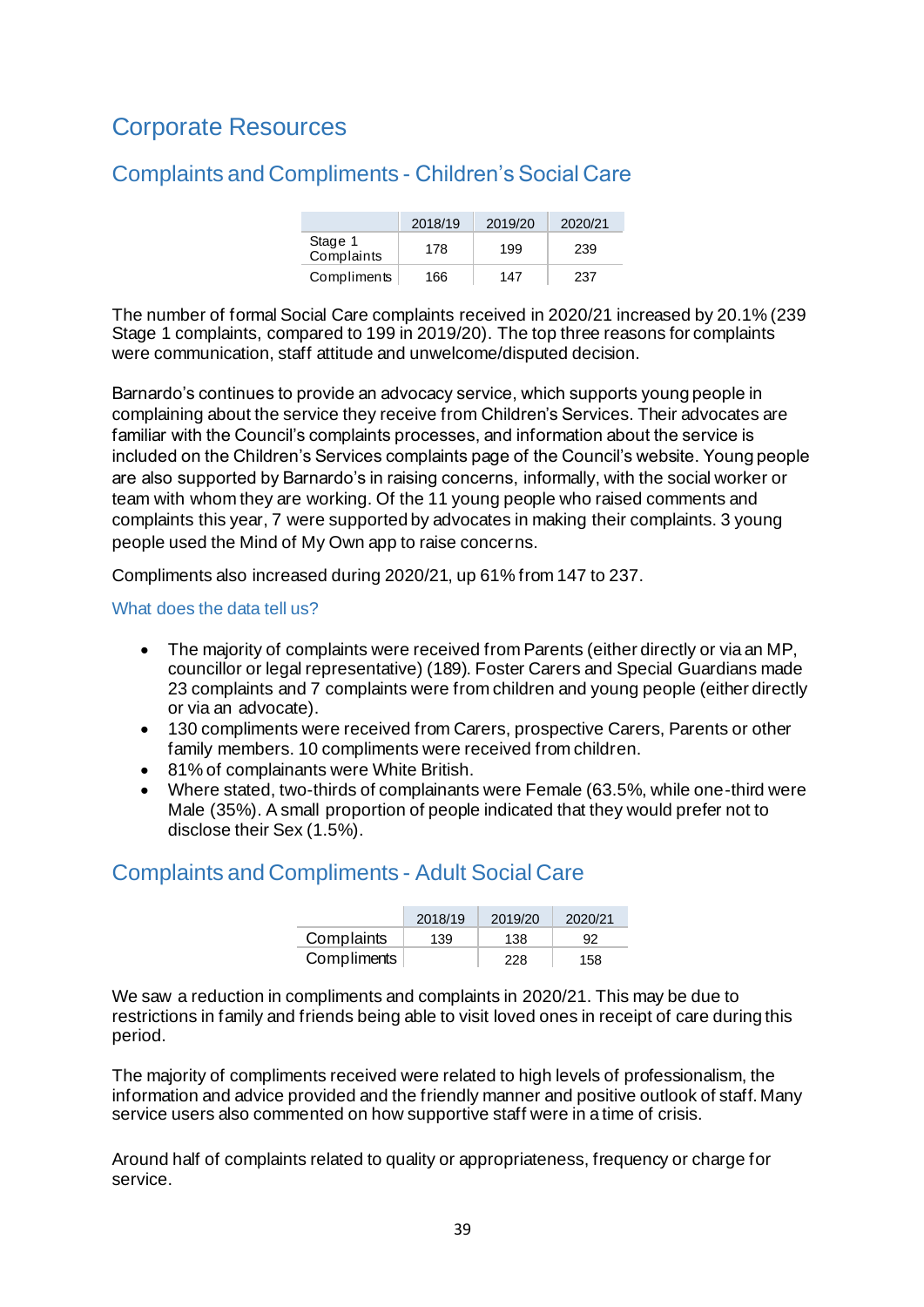# Gloucestershire Archives

In November 2021, Gloucestershire Archives received a five out of five star rating from Accessible Gloucestershire. The review found that it was *"evident great care had been taken to accommodate the needs of all visitors both inside and outside the Heritage Hub building"*.

This year we were able to undertake our annual customer survey, despite a third period of coronavirus lockdown, following the re-opening of the Heritage Hub in mid-April.

#### What does the data tell us?

- Just under half of our users were aged between 19-59 (44%).
- Over a quarter of people accessing Gloucestershire Archives were to the service this year (27%).
- The vast majority of our customers describe themselves as White (96%), with only 4% people coming from a minority ethnic background.
- Just under a fifth of customers declared a disability of some sort (17%), although only about 7% of those described their disability as "limiting" in terms of what they are able to do day to day.
- Slightly more Males than Females use the service (54%).

In December 2020, 49 of our volunteers took part in an online volunteering and wellbeing survey run by The National Archives. This indicated that our volunteers tend to be from similar backgrounds to our customers, though there are higher proportions of those aged over 65 who volunteer and slightly more Females than Males.

Volunteers said that their role gave them a sense of purpose, belonging and wellbeing. We continue to offer support of isolated and/or elderly volunteers through regular online 'socials' and remote volunteering tasks (probate inventory transcribing). In addition, we offer ongoing volunteering opportunities for young people facing challenges, as well as those interested in pursuing a career in the heritage industry and/or local government.

When analysing the 411 new archive acquisitions received so far this calendar year through an equalities prism, it is notable that almost two thirds are from a religious organisation. These are mostly marriage registers triggered by the change in legislation arising from the Civil Partnerships, Marriages and Deaths (Registration etc) Act 2019 which came into force this year. A small proportion of the collections (2%) relate to women's or girl's activities (Women's Institutes and Girl Guiding) and 0.49% of collections have been deposited by individuals or organisations advocating for LGBTQ rights. 0.29% of our collections this year specifically covered age (Gloucester Old People's Centre) and the same proportion disability (Gloucester First County Asylum).

We are piloting an innovative approach to collections development and community building by commissioning nine "community gatherers" from local black and Asian communities. Six are focussing on oral history and have received relevant training. We have commissioned the professional translation (into Gujarati, Urdu and Hindi) of two key permission documents as suggested by the Community Gatherers.